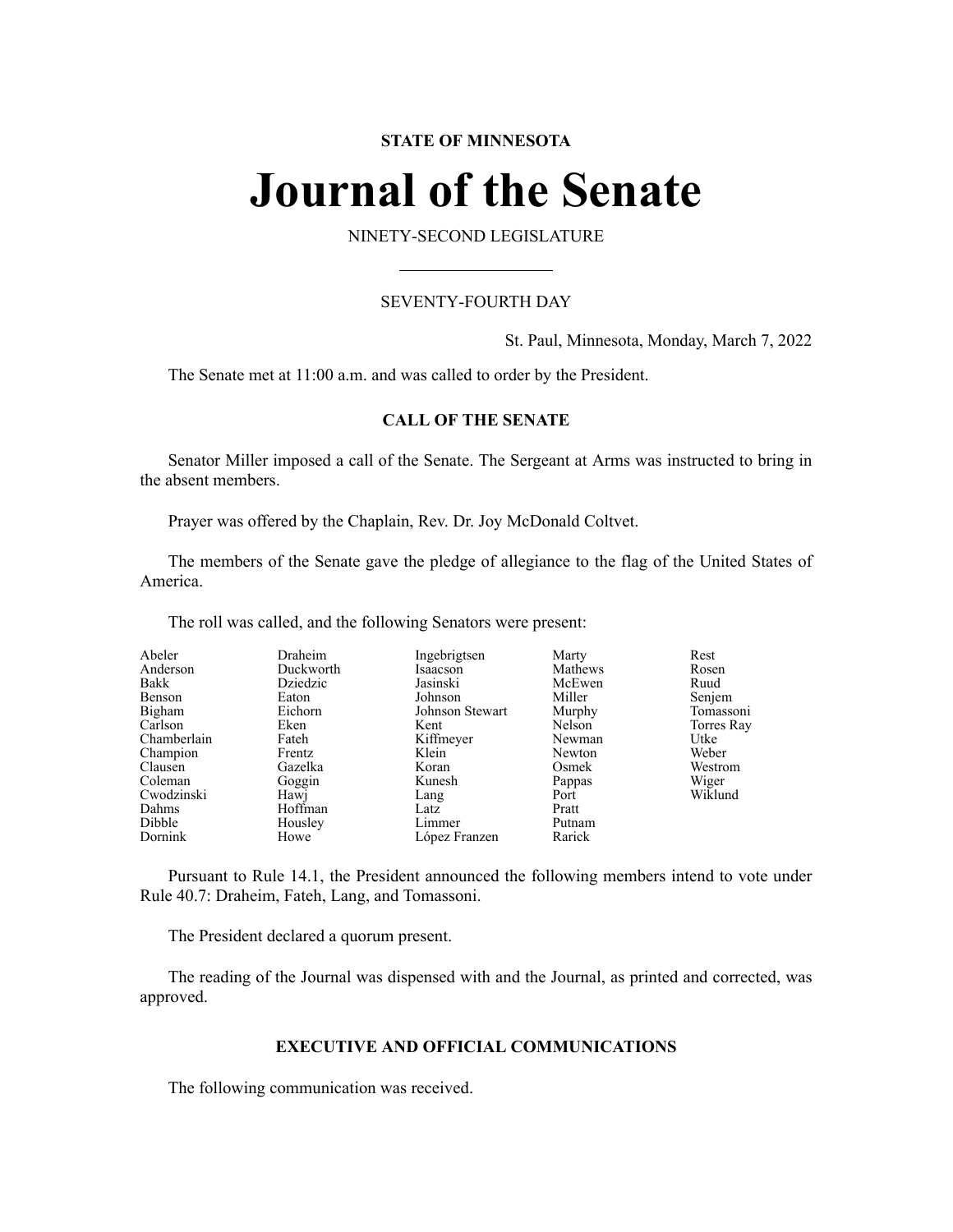The Honorable David J. Osmek President of the Senate

Dear Senator Osmek:

Pursuant to the Minnesota Statutes 2021, section 15.06, I have designated Nancy Daubenberger as Temporary Commissioner of Transportation.

> Sincerely, Tim Walz, Governor

# **MESSAGES FROM THE HOUSE**

Mr. President:

I have the honor to announce the passage by the House of the following House Files, herewith transmitted: H.F. Nos. 2875, 3175, and 3035.

Patrick D. Murphy, Chief Clerk, House of Representatives

Transmitted March 3, 2022

# **FIRST READING OF HOUSE BILLS**

The following bills were read the first time.

**H.F. No. 2875:** A bill for an act relating to energy; modifying the Prairie Island Net Zero project; establishing a grant; appropriating money; amending Laws 2020, chapter 118, sections 3, subdivision 3; 5, subdivision 2; Laws 2021, First Special Session chapter 4, article 2, section 3, by adding a subdivision.

Referred to the Committee on Finance.

**H.F. No. 3175:** A bill for an act relating to local government; clarifying planning and zoning authority for townships; proposing coding for new law in Minnesota Statutes, chapter 366; repealing Minnesota Statutes 2020, sections 366.10; 366.11; 366.12; 366.125; 366.13; 366.14; 366.15; 366.151; 366.152; 366.16; 366.17; 366.18; 366.181.

Referred to the Committee on Rules and Administration for comparison with S.F. No. 3016, now on General Orders.

**H.F. No. 3035:** A bill for an act relating to transit; requiring the legislative auditor to conduct a special review or program evaluation of the Southwest light rail transit project; requiring the Metropolitan Council to provide updates; appropriating money.

Referred to the Committee on Rules and Administration for comparison with S.F. No. 2676.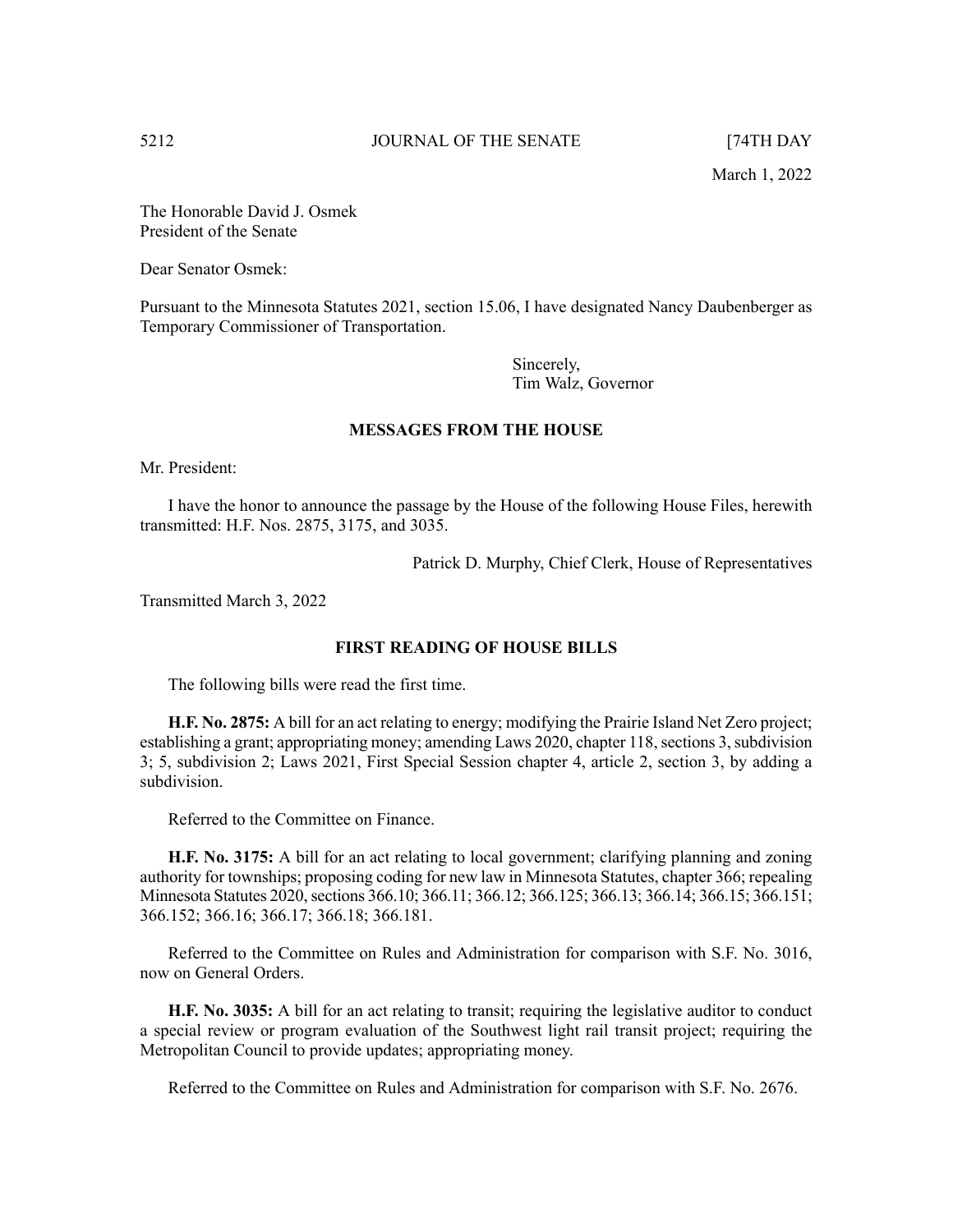### 74TH DAY] MONDAY, MARCH 7, 2022 5213

# **REPORTS OF COMMITTEES**

Senator Miller moved that the Committee Reports at the Desk be now adopted. The motion prevailed.

# **Senator Ruud from the Committee on Environment and Natural Resources Policy and Legacy Finance, to which was referred**

**S.F.** No. 3392: A bill for an act relating to natural resources; requiring safety education and permitting for certain watercraft operators; amending Minnesota Statutes 2020, sections 86B.313, subdivisions 3, 4; 171.07, by adding a subdivision; proposing coding for new law in Minnesota Statutes, chapter 86B; repealing Minnesota Statutes 2020, sections 86B.101; 86B.305.

Reports the same back with the recommendation that the bill be amended as follows:

Delete everything after the enacting clause and insert:

# "Section 1. **[86B.30] DEFINITIONS.**

Subdivision 1. **Applicability.** The definitions in this section apply to sections 86B.30 to 86B.341.

Subd. 2. **Accompanying operator.** "Accompanying operator" means a person 21 years of age or older who:

(1) is in a personal watercraft or other type of motorboat;

(2) is within immediate reach of the controls of the motor; and

(3) possesses a valid operator's permit or is an exempt operator.

Subd. 3. **Adult operator.** "Adult operator" means a motorboat operator, including a personal watercraft operator, who is 12 years of age or older and who was:

(1) effective July 1, 2024, born on or after July 1, 2003;

(2) effective July 1, 2025, born on or after July 1, 1999;

(3) effective July 1, 2026, born on or after July 1, 1995; and

(4) effective July 1, 2027, born on or after July 1, 1987.

Subd. 4. **Exempt operator.** "Exempt operator" means a motorboat operator, including a personal watercraft operator, who is 12 years of age or older and who:

(1) possesses a valid license to operate a motorboat issued for maritime personnel by the United State Coast Guard under Code of Federal Regulations, title 46, part 10, or a marine certificate issued by the Canadian government;

(2) is not a resident of the state, is temporarily using the waters of the state for a period not to exceed 60 days, and: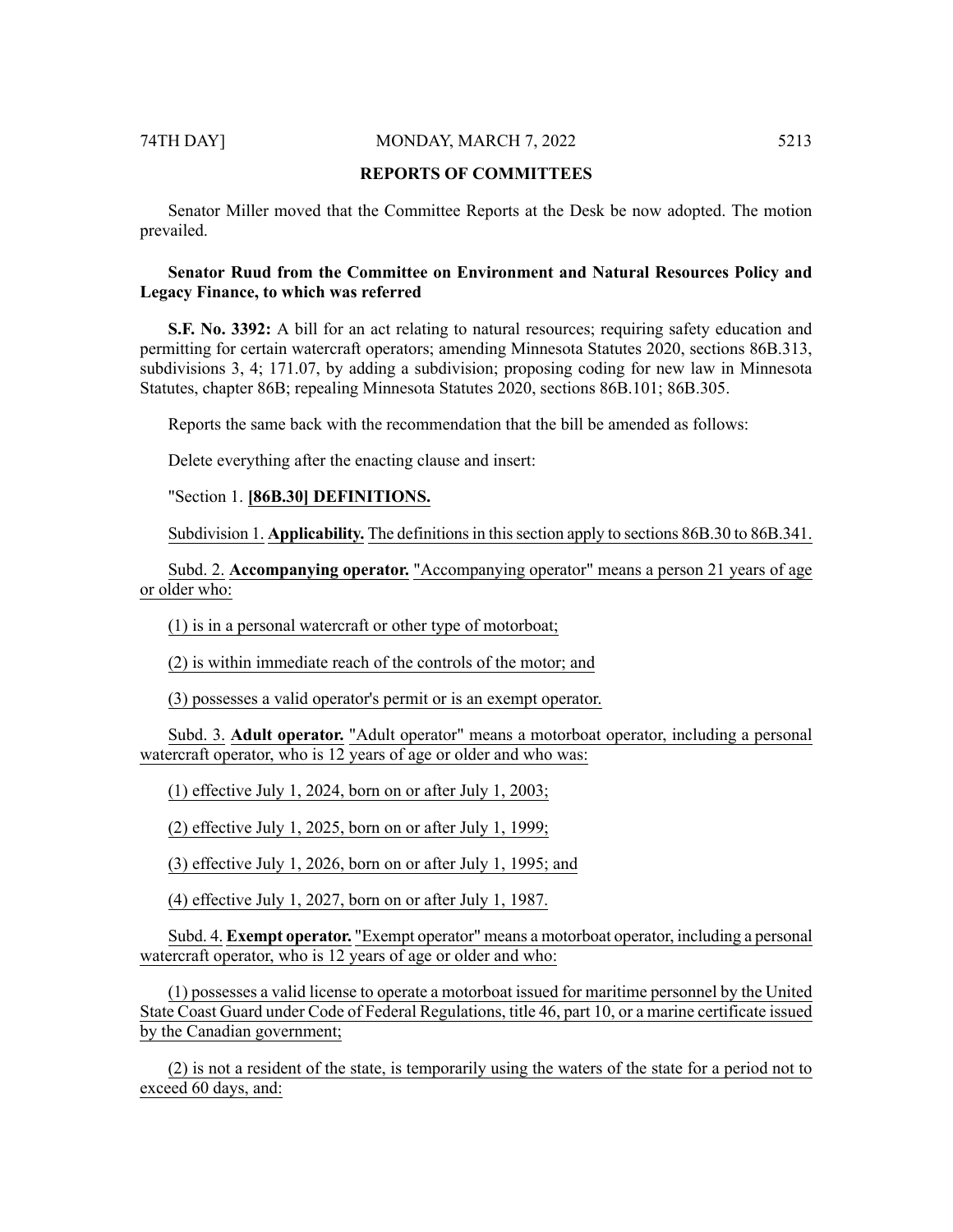(i) meets any applicable requirements of the state of residency; or

(ii) possesses a Canadian pleasure craft operator's card;

(3) is operating a motorboat under a dealer's license according to section 86B.405; or

(4) is operating a motorboat during an emergency.

Subd. 5. **Motorboat rental business.** "Motorboat rental business" means a person engaged in the business of renting or leasing motorboats, including personal watercraft, for a period not exceeding 30 days. Motorboat rental business includes a person's agents and employees.

Subd. 6. **Young operator.** "Young operator" means a motorboat operator, including a personal watercraft operator, younger than 12 years of age.

**EFFECTIVE DATE.** This section is effective July 1, 2024.

# Sec. 2. **[86B.302] WATERCRAFT OPERATOR'S PERMIT.**

Subdivision 1. **Generally.** The commissioner must issue a watercraft operator's permit to a person 12 years of age or older who successfully completes a water safety course and written test according to section 86B.304, paragraph (a), or who provides proof of completion of a program subject to a reciprocity agreement or certified by the commissioner as substantially similar.

Subd. 2. **Issuing permit to certain young operators.** The commissioner may issue a permit under this section to a person who is at least 11 years of age, but the permit is not valid until the person becomes an adult operator.

Subd. 3. **Personal possession required.** (a) A person who is required to have a watercraft operator's permit must have in personal possession:

(1) a valid watercraft operator's permit;

(2) a driver's license that has a valid watercraft operator's permit indicator issued under section 171.07, subdivision 20; or

(3) an identification card that has a valid watercraft operator's permit indicator issued under section 171.07, subdivision 20.

(b) A person who is required to have a watercraft operator's permit must display one of the documents described in paragraph (a) to a conservation officer or peace officer upon request.

Subd. 4. **Using electronic device to display proof of permit.** If a person uses an electronic device to display a document described in subdivision 3 to a conservation officer or peace officer:

(1) the officer is immune from liability for any damage to the device, unless the officer does not exercise due care in handling the device; and

(2) this does not constitute consent for the officer to access other contents on the device.

**EFFECTIVE DATE.** This section is effective July 1, 2024.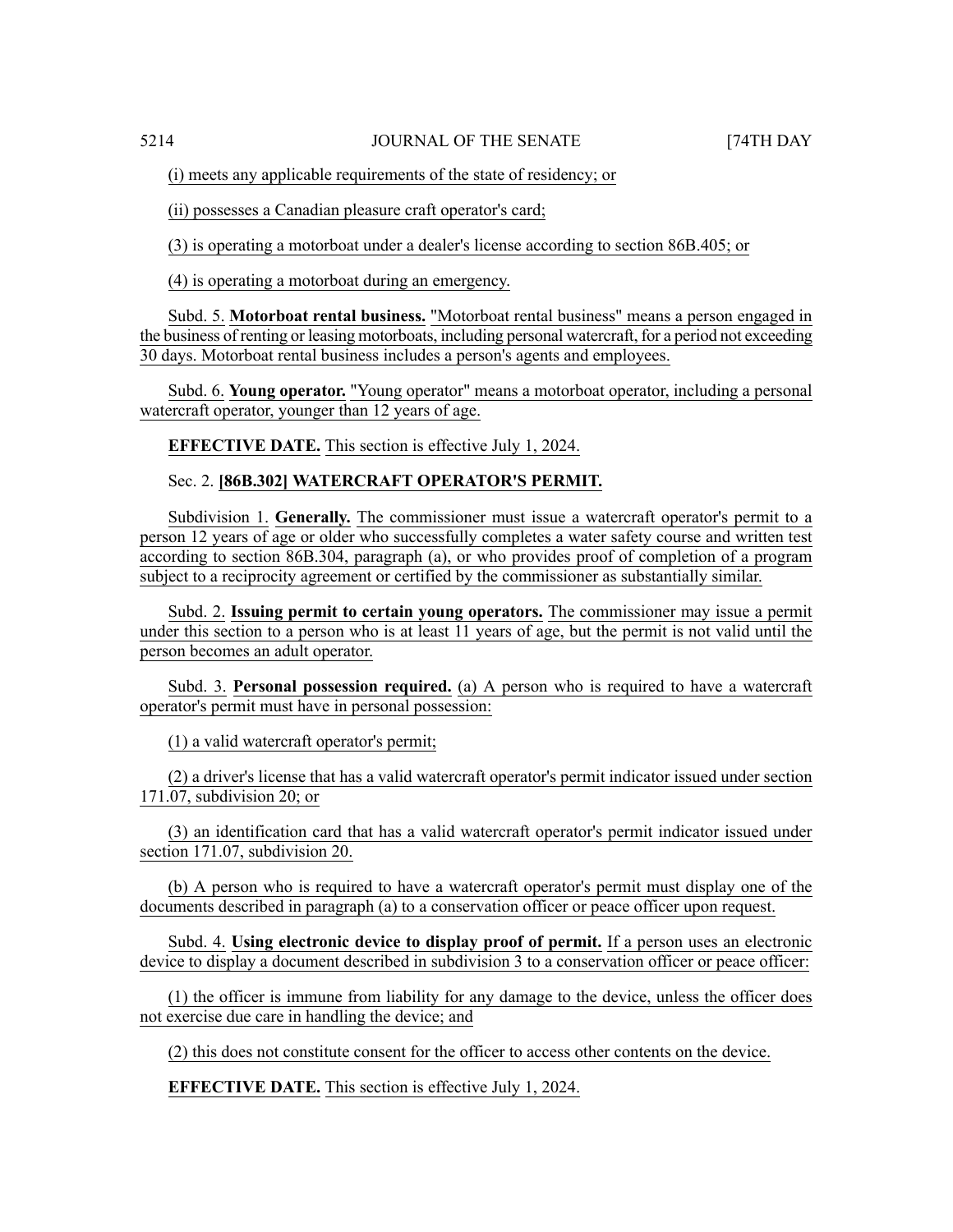# Sec. 3. **[86B.303] OPERATING PERSONAL WATERCRAFT AND OTHER MOTORBOATS.**

Subdivision 1. **Adult operators.** An adult operator may not operate a motorboat, including a personal watercraft, unless:

(1) the adult operator possesses a valid watercraft operator's permit;

(2) the adult operator is an exempt operator; or

(3) an accompanying operator is in the motorboat.

Subd. 2. **Young operators.** (a) A young operator may not operate a personal watercraft or any motorboat powered by a motor with a factory rating of more than 75 horsepower.

(b) A young operator may operate a motorboat that is not a personal watercraft and that is powered by a motor with a factory rating of less than 75 horsepower if an accompanying operator is in the motorboat.

Subd. 3. **Accompanying operators.** For purposes of this section and section 169A.20, an accompanying operator, as well as the actual operator, is operating and is in physical control of a motorboat.

Subd. 4. **Owners may not allow unlawful use.** An owner or other person in lawful control of a motorboat may not allow the motorboat to be operated contrary to this section.

**EFFECTIVE DATE.** This section is effective July 1, 2024.

Sec. 4. **[86B.304] WATERCRAFT SAFETY PROGRAM.**

(a) The commissioner must establish a water safety course and testing program for personal watercraft and watercraft operators and must prescribe a written test as part of the course. The course must be approved by the National Association of State Boating Law Administrators and must be available online. The commissioner may allow designated water safety courses administered by third parties to meet the requirements of this paragraph and may enter into reciprocity agreements or otherwise certify boat safety education programs from other states that are substantially similar to in-state programs.

(b) The commissioner must create or designate a short boater safety examination to be administered by motorboat rental businesses, as required by section 86B.306, subdivision 3.

**EFFECTIVE DATE.** This section is effective July 1, 2024.

Sec. 5. **[86B.306] MOTORBOAT RENTAL BUSINESSES.**

Subdivision 1. **Requirements.** A motorboat rental business must not rent or lease a motorboat, including a personal watercraft, to any person for operation on the waters of the state unless the renter or lessee:

(1) has a valid watercraft operator's permit or is an exempt operator; and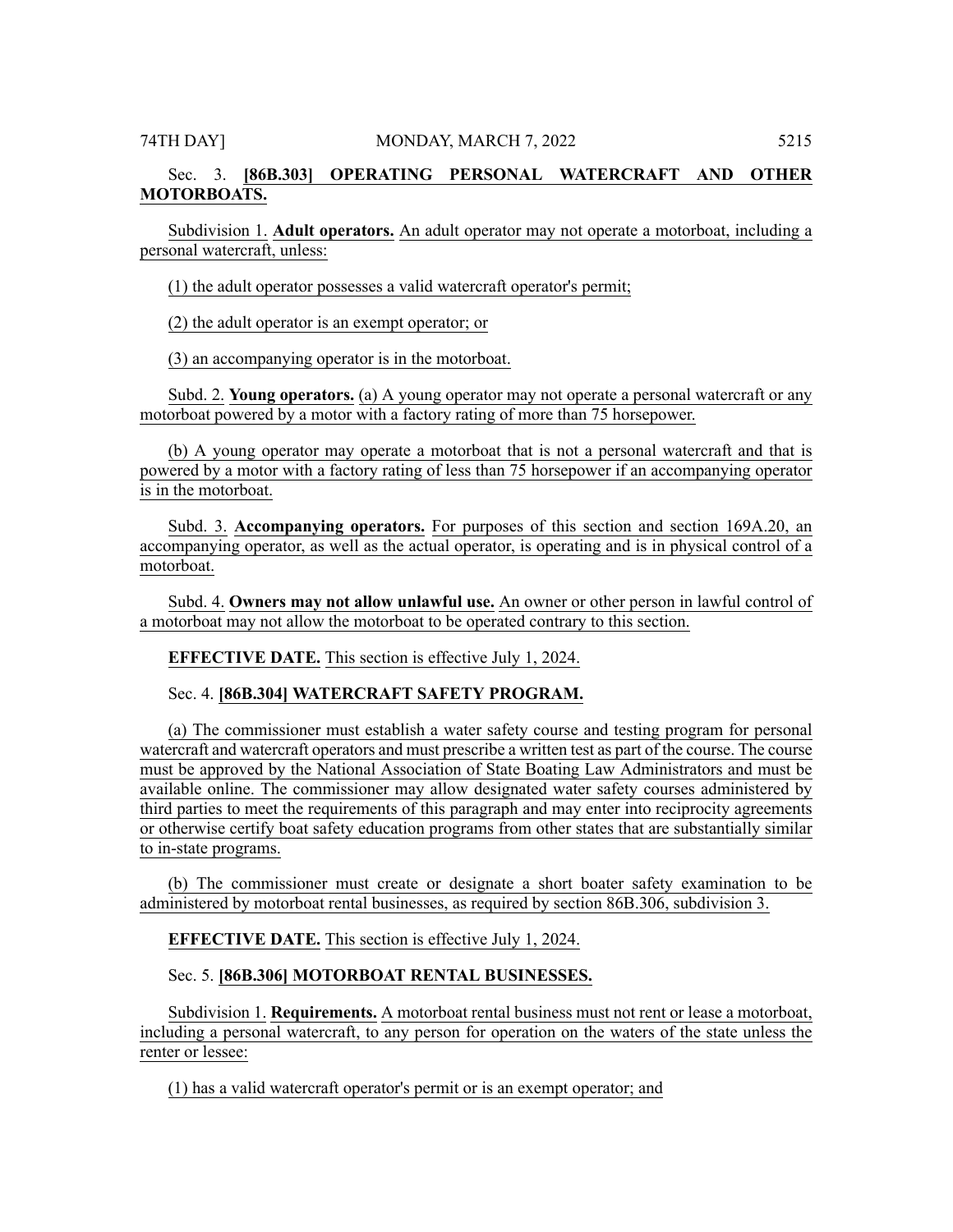(2) is 18 years of age or older.

Subd. 2. **Authorized operators.** A motorboat rental business must list on each motorboat rental or lease agreement the name and age of each operator who is authorized to operate the motorboat or personal watercraft. The renter or lessee of the motorboat must ensure that only listed authorized operators operate the motorboat or personal watercraft.

Subd. 3. **Summary of boating regulations; examination.** (a) A motorboat rental business must provide each authorized operator a summary of the statutes and rules governing operation of motorboats and personal watercraft in the state and instructions for safe operation.

(b) Each authorized operator must review the summary provided under this subdivision and must take a short boater safety examination in a form approved by the commissioner before the motorboat or personal watercraft leaves the motorboat rental business premises.

Subd. 4. **Safety equipment for personal watercraft.** A motorboat rental business must provide a United States Coast Guard (USCG) approved wearable personal flotation device with a USCG label indicating it either is approved for or does not prohibit use with personal watercraft or water-skiing and any other required safety equipment to all persons who rent a personal watercraft at no additional cost.

**EFFECTIVE DATE.** This section is effective July 1, 2024.

Sec. 6. Minnesota Statutes 2020, section 86B.313, subdivision 4, is amended to read:

Subd. 4. **Dealers and rental operations.** (a) A dealer of personal watercraft shall distribute a summary of the laws and rules governing the operation of personal watercraft and, upon request, shall provide instruction to a purchaser regarding:

(1) the laws and rules governing personal watercraft; and

(2) the safe operation of personal watercraft.

(b) A person who offers personal watercraft for rent:

(1)shall provide a summary of the laws and rules governing the operation of personal watercraft and provide instruction regarding the laws and rules and the safe operation of personal watercraft to each person renting a personal watercraft;

(2) shall provide a United States Coast Guard (USCG) approved wearable personal flotation device with a USCG label indicating it either is approved for or does not prohibit use with personal watercraft or water-skiing and any other required safety equipment to all persons who rent a personal watercraft at no additional cost; and

(3) shall require that a watercraft operator's permit from this state or from the operator's state of residence be shown each time a personal watercraft is rented to any person younger than age 18 and shall record the permit on the form provided by the commissioner.

(c) Each dealer of personal watercraft or person offering personal watercraft for rent shall have the person who purchases or rents a personal watercraft sign a form provided by the commissioner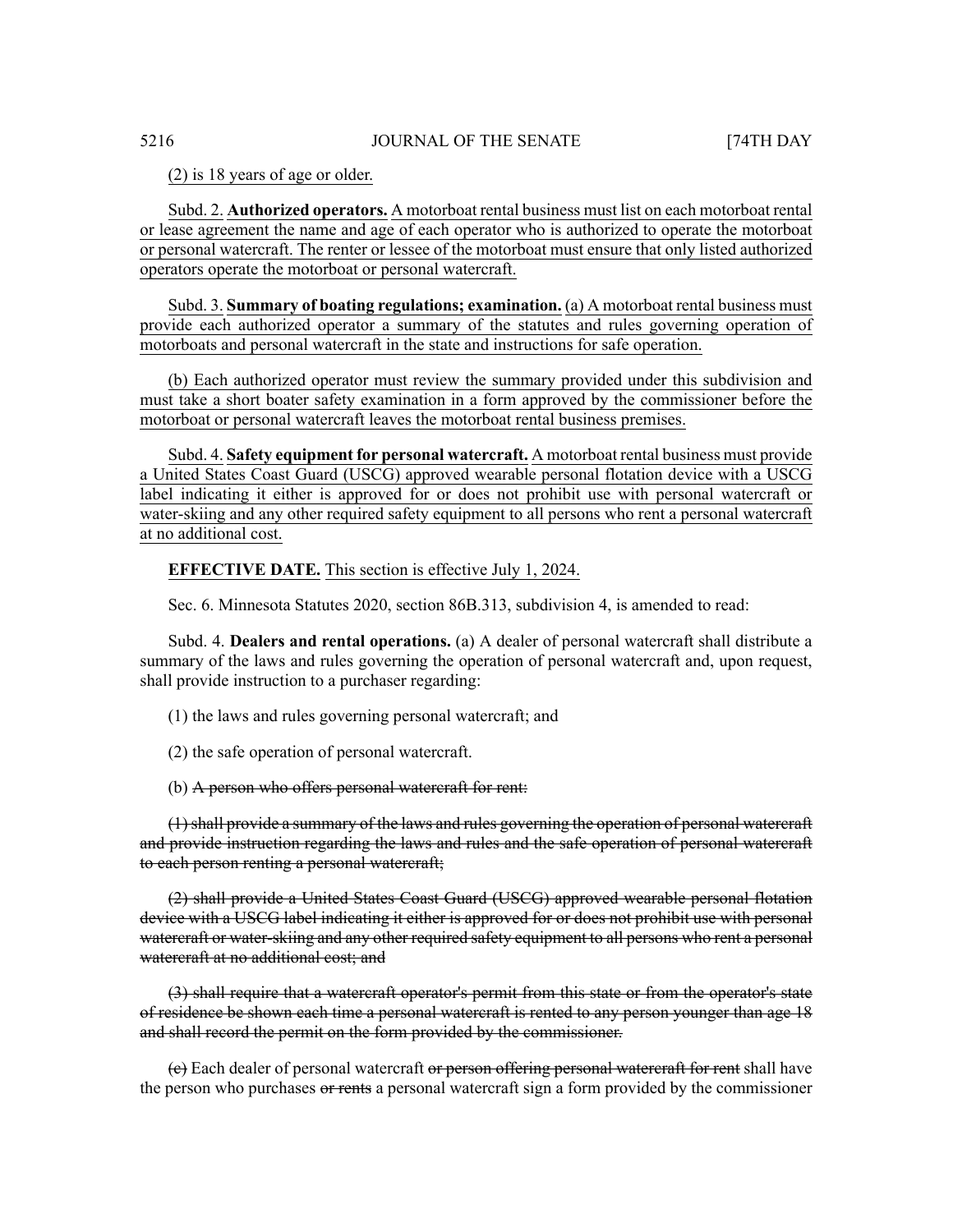# 74TH DAY] MONDAY, MARCH 7, 2022 5217

acknowledging that the purchaser or renter has been provided a copy of the laws and rules regarding personal watercraft operation and has read them. The form must be retained by the dealer or person offering personal watercraft for rent for a period of six months following the date of signature and must be made available for inspection by sheriff's deputies or conservation officers during normal business hours.

# **EFFECTIVE DATE.** This section is effective July 1, 2024.

Sec. 7. Minnesota Statutes 2020, section 171.07, is amended by adding a subdivision to read:

Subd. 20. **Watercraft operator's permit.** (a) The department must maintain in its records information transmitted electronically from the commissioner of natural resources identifying each person to whom the commissioner has issued a watercraft operator's permit. The records transmitted from the Department of Natural Resources must contain the full name and date of birth as required for the driver's license or identification card. Records that are not matched to a driver's license or identification card record may be deleted after seven years.

(b) After receiving information under paragraph (a) that a person has received a watercraft operator's permit, the department must include on all drivers' licenses or Minnesota identification cards subsequently issued to the person a graphic or written indication that the person has received the permit.

(c) If a person who has received a watercraft operator's permit applies for a driver's license or Minnesota identification card before that information has been transmitted to the department, the department may accept a copy of the certificate as proof of its issuance and must then follow the procedures in paragraph (b).

# **EFFECTIVE DATE.** This section is effective July 1, 2024.

Sec. 8. **REPEALER.**

Minnesota Statutes 2020, sections 86B.101; 86B.305; and 86B.313, subdivisions 2 and 3, are repealed.

# **EFFECTIVE DATE.** This section is effective July 1, 2024."

Delete the title and insert:

"A bill for an act relating to natural resources; requiring safety education and permitting for certain watercraft operators; imposing certain obligations on motorboat rental businesses; amending Minnesota Statutes 2020, sections  $86B.313$ , subdivision 4; 171.07, by adding a subdivision; proposing coding for new law in Minnesota Statutes, chapter 86B; repealing Minnesota Statutes 2020, sections 86B.101; 86B.305; 86B.313, subdivisions 2, 3."

And when so amended the bill do pass and be re-referred to the Committee on Environment and Natural Resources Finance. Amendments adopted. Report adopted.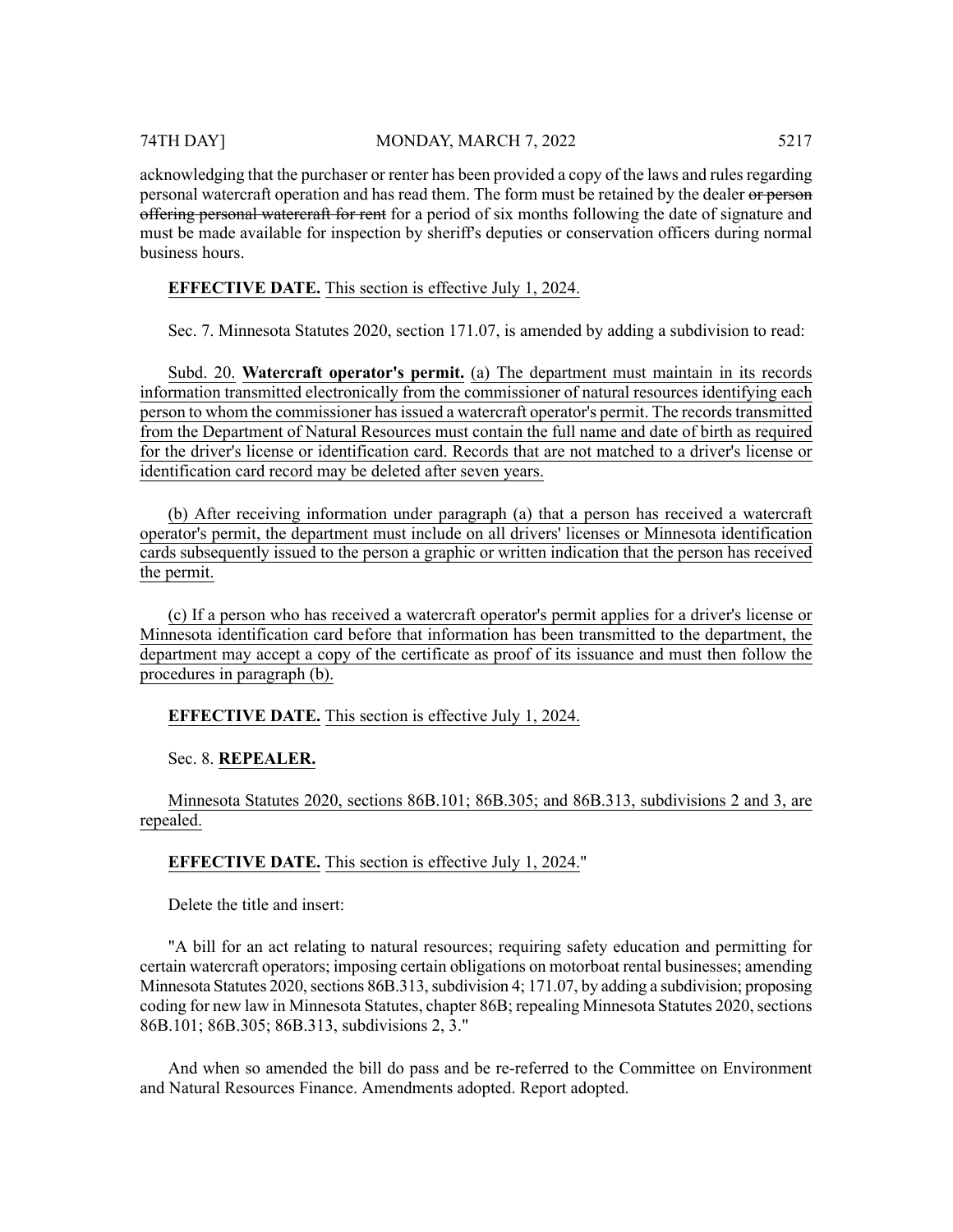# **Senator Limmer from the Committee on Judiciary and Public Safety Finance and Policy, to which was referred**

**S.F. No. 2854:** A bill for an act relating to public safety; making uniform the revocation of driver's licenses of impaired drivers; authorizing a pilot project for oral fluid roadside testing for drug-impaired driving; amending Minnesota Statutes 2020, sections 169A.51, subdivisions 3, 4; 171.177, subdivisions 1, 3, 4, 5, 8, 12, 14.

Reports the same back with the recommendation that the bill be amended as follows:

Page 1, delete lines 16 to 18

Page 2, after line 12, insert:

"Sec. 3. Minnesota Statutes 2020, section 169A.51, is amended by adding a subdivision to read:

Subd. 8. **Definition.** As used in this section, a "search warrant" means a judicially approved search warrant obtained pursuant to the requirements in sections 626.04 to 626.18 or conforming statutes in an adjacent state."

Renumber the sections in sequence

Amend the title numbers accordingly

And when so amended the bill do pass. Amendments adopted. Report adopted.

# **Senator Utke from the Committee on Health and Human Services Finance and Policy, to which was re-referred**

**S.F. No. 3472:** A bill for an act relating to state government; extending the operation of the Minnesota premium security plan; transferring money; amending Minnesota Statutes 2020, section 62E.23, subdivision 3; Laws 2017, chapter 13, article 1, section 15, as amended; Laws 2021, First Special Session chapter 7, article 15, section 3.

Reports the same back with the recommendation that the bill do pass and be re-referred to the Committee on Finance. Report adopted.

# **Senator Westrom from the Committee on Agriculture and Rural Development Finance and Policy, to which was referred**

**S.F. No. 3476:** A bill for an act relating to broadband; establishing a program of financial assistance to extend broadband service to unserved areas; establishing a process to allow existing easements to be used for broadband service; amending Minnesota Statutes 2020, section 116J.396, subdivision 2; proposing coding for new law in Minnesota Statutes, chapter 116J.

Reports the same back with the recommendation that the bill be amended as follows:

Page 3, delete subdivision 5 and insert: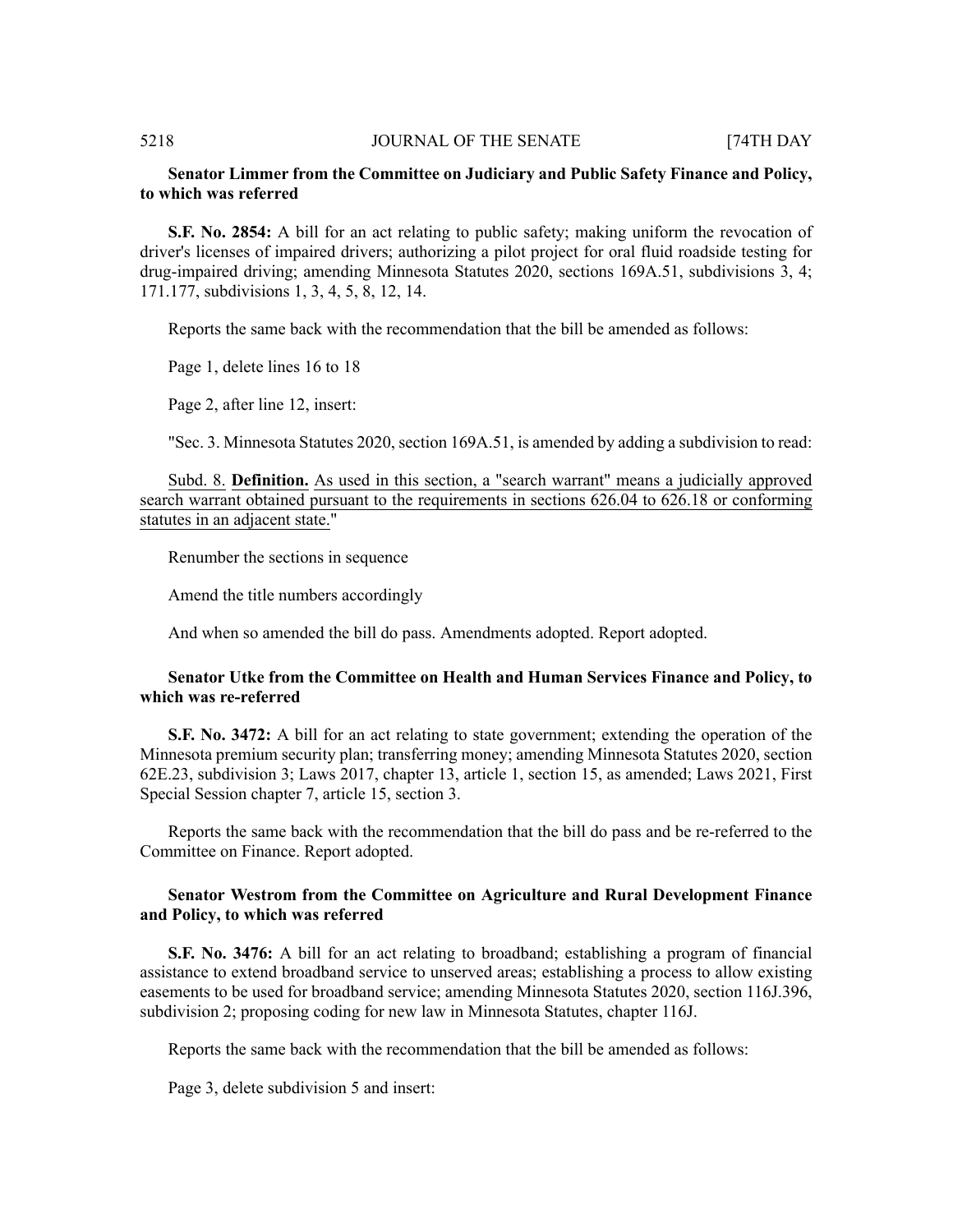"Subd. 5. **Line extension agreement.** The department must enter into a line extension agreement with each winning bidder identified under subdivision 4, except that the department may not enter into a line extension agreement to serve any customer located within an area that will be served by a grant already awarded by the department under section 116J.395.

Subd. 6. **Contents of agreement.** A line extension agreement under subdivision 5 must contain the following terms:

(1) the broadband service provider agrees to extend broadband infrastructure to support broadband service scalable to speeds of at least 100 megabits persecond download and 100 megabits persecond upload to each address included in the broadband service provider's winning bid;

(2) the department agrees to pay the state's portion of the line extension cost in a grant issued to the broadband service provider upon the completion of the broadband infrastructure extension to each address in the broadband service provider's winning bid; and

(3) the winning bidder has an exclusive right to apply the grant to the cost of the broadband infrastructure extension for a period of one year after the date the agreement is executed."

Page 4, line 14, delete everything after "provider"

Page 4, line 15, delete everything before "must" and delete "a notice" and insert "two written notices"

Page 4, line 29, delete everything after the colon and insert ""It is important to make any challenge by the deadline to preserve any legal rights you may have.""

Page 4, delete lines 30 and 31

And when so amended the bill do pass and be re-referred to the Committee on Civil Law and Data Practices Policy. Amendments adopted. Report adopted.

# **Senator Chamberlain from the Committee on Education Finance and Policy, to which was referred**

**S.F. No. 3380:** A bill for an act relating to education; modifying the safe schools revenue program; appropriating money; amending Minnesota Statutes 2020, section 126C.44.

Reports the same back with the recommendation that the bill be amended as follows:

Page 1, line 12, delete "\$22,000" and insert "\$20,000"

Page 1, line 13, delete "\$32,000" and insert "\$33,000"

Page 4, line 4, delete "......." and insert "17,262,000"

Page 4, line 6, delete "\$......." and insert "\$17,262,000"

And when so amended the bill do pass and be re-referred to the Committee on Finance. Amendments adopted. Report adopted.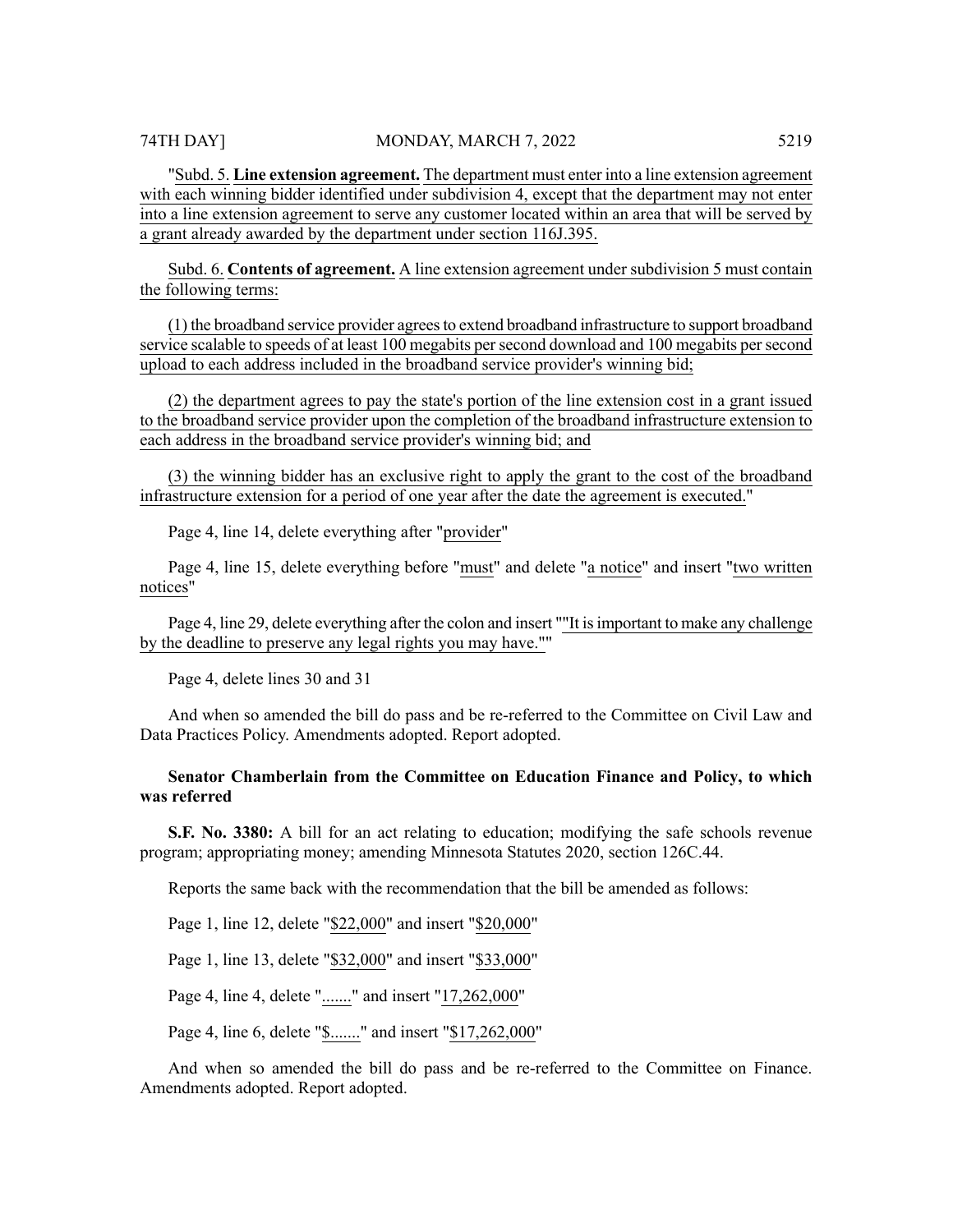# **Senator Chamberlain from the Committee on Education Finance and Policy, to which was referred**

**S.F. No. 3341:** A bill for an act relating to early childhood programs; modifying the calculation of early childhood family education revenue; transferring money for administrative costs; amending Minnesota Statutes 2020, section 124D.135, subdivision 4.

Reports the same back with the recommendation that the bill be amended as follows:

Page 1, line 18, delete "or early childhood education"

And when so amended the bill do pass and be re-referred to the Committee on Finance. Amendments adopted. Report adopted.

# **Senator Chamberlain from the Committee on Education Finance and Policy, to which was referred**

**S.F. No. 1252:** A bill for an act relating to the Minnesota State High School League; modifying the governing board membership; amending Minnesota Statutes 2020, section 128C.01, subdivision 4.

Reports the same back with the recommendation that the bill do pass and be placed on the Consent Calendar. Report adopted.

# **Senator Lang from the Committee on Veterans and Military Affairs Finance and Policy, to which was referred**

**S.F. No. 2635:** A bill for an act relating to military affairs; changing a provision in the reenlistment and commissioning bonus program; amending Minnesota Statutes 2020, section 192.501, subdivision 1b.

Reports the same back with the recommendation that the bill do pass. Report adopted.

# **Senator Tomassoni from the Committee on Higher Education Finance and Policy, to which was referred**

**S.F. No. 3229:** A bill for an act relating to education; modifying alternative teacher preparation program grant eligibility; appropriating money; amending Minnesota Statutes 2020, section 136A.1276.

Reports the same back with the recommendation that the bill do pass and be re-referred to the Committee on Education Finance and Policy. Report adopted.

# **Senator Mathews from the Committee on Civil Law and Data Practices Policy, to which was referred**

**S.F. No. 3066:** A bill for an act relating to civil law; removing a prohibition on the admissibility of evidence relating to the use of seat belts and child passenger restraint systems; repealing Minnesota Statutes 2020, section 169.685, subdivision 4.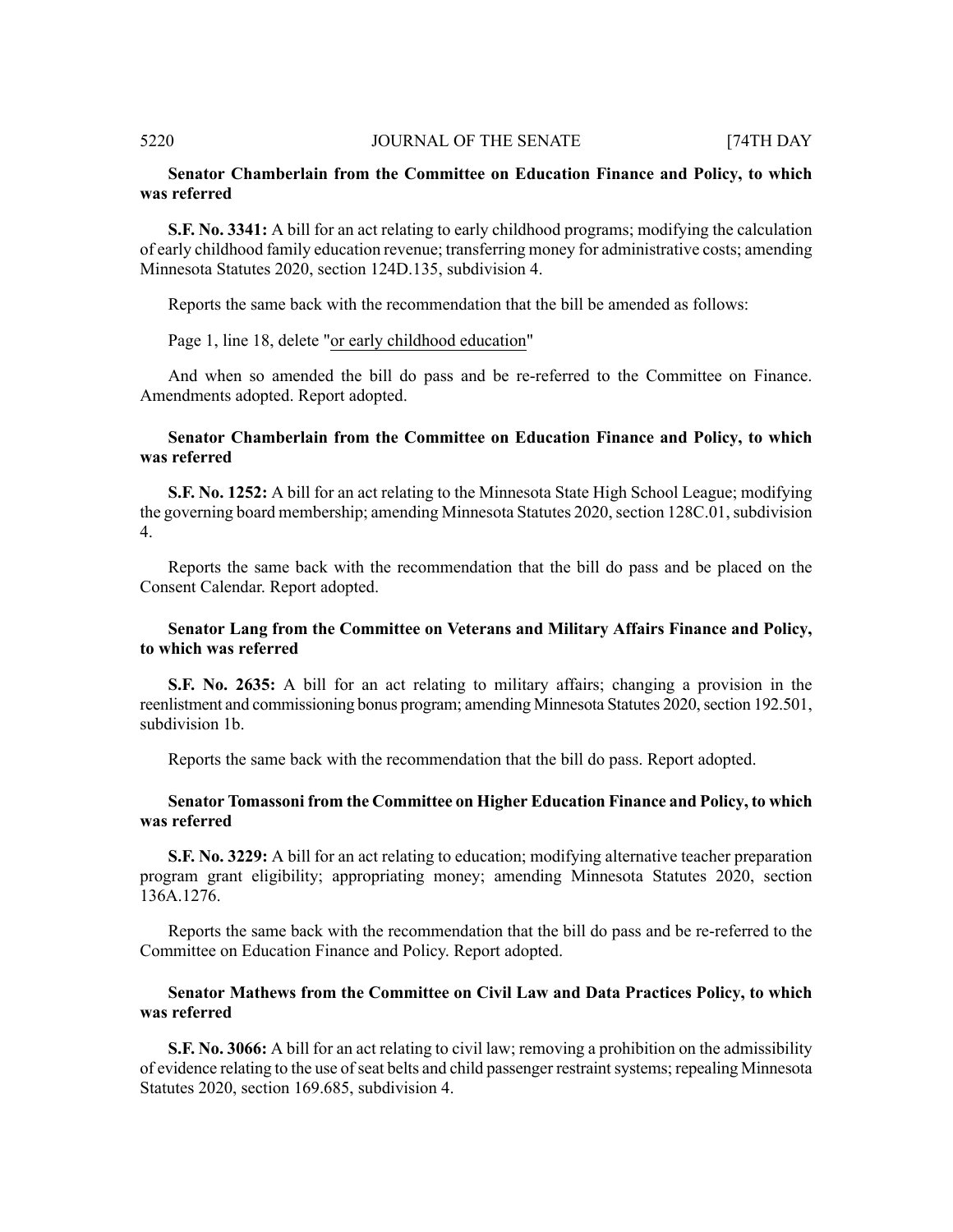Reports the same back with the recommendation that the bill be amended as follows:

Page 1, after line 7, insert:

**"EFFECTIVE DATE.** This section is effective August 1, 2022, and applies to actions pending on or commenced on or after that date."

And when so amended the bill do pass and be re-referred to the Committee on Judiciary and Public Safety Finance and Policy. Amendments adopted. Report adopted.

# **Senator Mathews from the Committee on Civil Law and Data Practices Policy, to which was referred**

**S.F. No. 3409:** A bill for an act relating to legislative enactments; making miscellaneous technical corrections to laws and statutes; correcting erroneous, obsolete, and omitted text and references; removing redundant, conflicting, and superseded provisions; amending Minnesota Statutes 2020, sections 12.27, subdivision 3; 12.381, subdivision 1; 12.61, subdivision 1; 12A.07, subdivision 2; 13.3805, subdivision 3; 13.3806, subdivision 6; 13.381, by adding a subdivision; 13.46, subdivision 2; 13.461, by adding a subdivision; 13.4963, subdivision 14; 13.7191, subdivision 14b, by adding a subdivision; 13.785, by adding a subdivision; 13.7905, by adding a subdivision; 13.7908, subdivision 2; 13.82, subdivision 8; 13.851, by adding a subdivision; 13.871, subdivisions 5, 6; 28A.06; 43A.15, subdivision 14; 62U.06, subdivision 2; 62W.09, subdivision 1; 84.0285; 84.87, subdivision 1; 88.16, subdivision 2; 103F.211, subdivision 2; 116B.11, subdivision 1; 121A.031, subdivisions 2, 3, 5; 122A.09, subdivision 7; 122A.40, subdivision 13; 122A.41, subdivision 6; 123B.61; 123B.62; 123B.88, subdivision 1; 124D.454, subdivision 12; 126C.65, subdivision 4; 129D.02, subdivision 5; 147A.01, subdivision 23; 147B.02, subdivision 7; 148.56, subdivision 1; 148.6443, subdivision 3; 148E.105, subdivision 3; 148E.120, subdivision 1; 151.37, subdivision 12; 151.74, subdivision 6; 161.242, subdivision 2; 161.3203, subdivision 4; 162.06, subdivision 5; 162.08, subdivision 4; 163.051, subdivision 1; 168.101, subdivision 1; 168.27, subdivisions 11, 12; 168.63, subdivision 5; 168A.07, subdivision 3; 168B.055; 168D.01, subdivision 4; 168D.02, subdivision 1; 169.06, subdivisions 1, 4a; 169.09, subdivision 5; 169.20, subdivision 5b; 169.305, subdivision 3; 169.34, subdivision 2; 169.42, subdivision 5; 169.468, subdivision 4; 169.541, subdivision 2; 169.57, subdivision 2; 169.792, subdivisions 7, 11; 169.801, subdivision 2; 169.824, subdivision 1; 169.851, subdivision 3; 169.86, subdivisions 1, 5; 169.871, subdivision 1b; 169.965, subdivision 2; 169.966, subdivision 2; 171.01, subdivisions 28, 29, 30, 31, 32, 39, 42, 43, 45, 48, 50; 171.168, subdivisions 1, 3; 171.177, subdivision 8; 171.2405, subdivision 2; 171.26, subdivision 1; 171.30, subdivisions 2a, 5; 171.306, subdivision 5; 174.185, subdivision 2; 174.186, subdivision 2; 174.257, subdivisions 1, 4; 174.30, subdivision 3; 174.82; 176.101, subdivision 4; 179A.03, subdivisions 2, 5; 179A.04, subdivision 1; 219.074, subdivisions 2, 3; 219.50; 221.031, subdivision 8; 221.0314, subdivision 10; 221.033, subdivision 1; 221.0341; 221.132; 221.141, subdivisions 1b, 1c; 221.605, subdivisions 1, 3; 222.50, subdivision 7; 222.56, subdivision 4; 222.58, subdivision 5; 245C.04, subdivision 1; 252.291, subdivision 1; 256B.0625, subdivision 18e; 256B.0947, subdivision 7a; 256B.4912, subdivisions 1a, 11; 256B.69, subdivision 21; 256R.02, subdivision 19; 275.70, subdivision 5; 290.0122, subdivision 9; 297A.75, subdivision 5; 297A.94; 297B.035, subdivision 3; 297B.12; 298.294; 299F.05, subdivision 2; 299F.19, subdivision 2; 299F.40, subdivision 2; 299F.72, subdivision 1a; 299N.02, subdivision 1; 304A.102, subdivision 3; 327C.01, subdivisions 1c, 13; 352F.04, subdivision 2; 353G.08, subdivision 1; 354.35, subdivision 1; 357.18, subdivision 5; 360.065, subdivision 1; 360.075, subdivision 1; 360.305, subdivisions 2, 4; 360.511, subdivision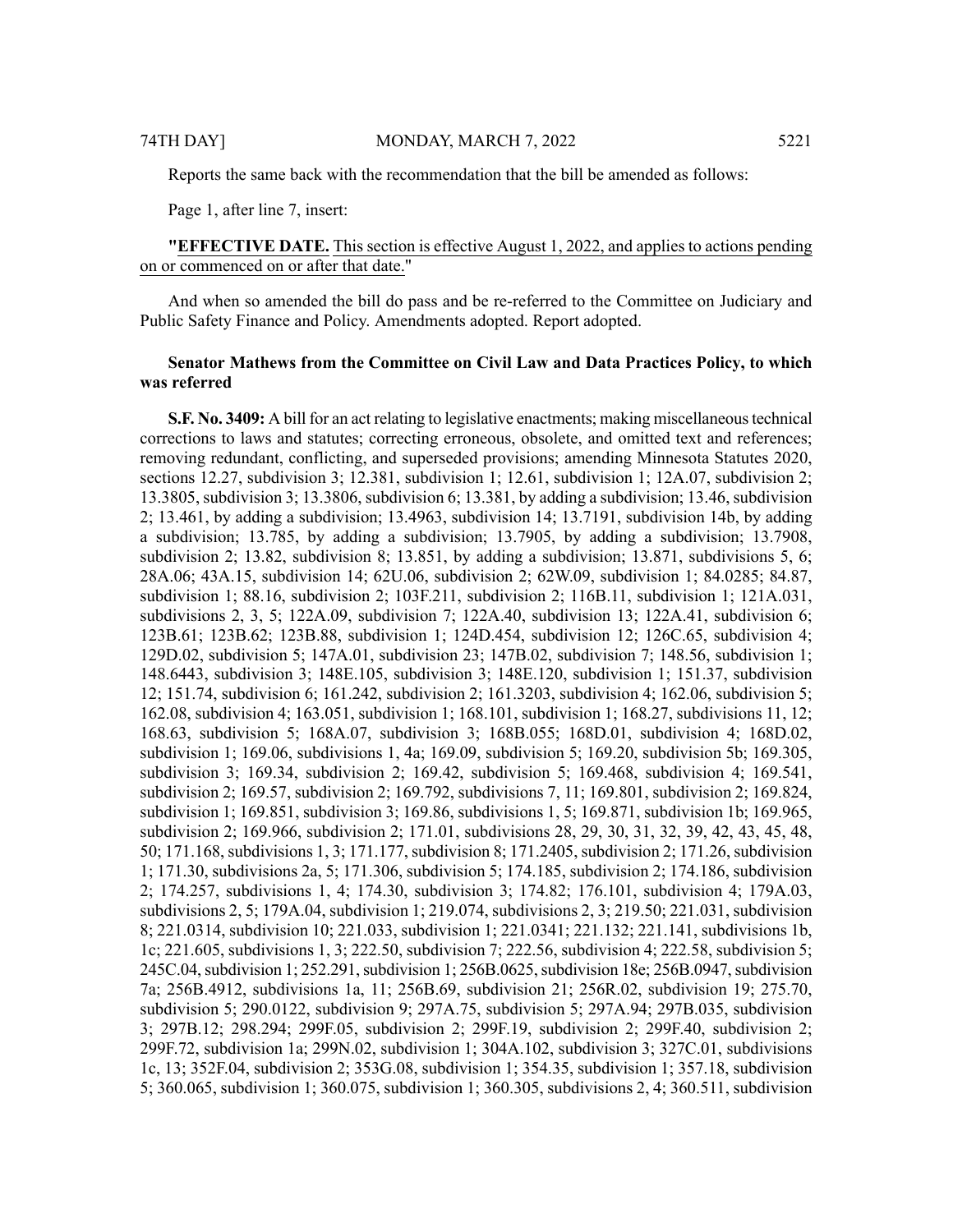1; 360.531, subdivisions 1, 8; 360.54; 360.55, subdivisions 1, 3; 360.60, subdivision 1; 360.61, subdivision 2; 360.62; 360.83, subdivisions 3, 5; 360.84; 383B.063; 403.02, subdivision 20a; 403.05, subdivision 2; 403.07, subdivision 3; 403.32, subdivision 2; 403.39, subdivision 3; 444.075, subdivision 1; 462A.03, subdivision 13; 462A.07, subdivisions 9, 10, 14; 462A.21, subdivision 4a; 477A.017, subdivision 3; 524.5-118, subdivision 1; 546.10; Minnesota Statutes 2021 Supplement, sections 16B.86; 60A.985, subdivision 13; 116.07, subdivision 7; 136A.91, subdivision 2; 144.0724, subdivision 12; 144F.01, subdivision 2; 169.8665, subdivision 3; 171.20, subdivision 4; 174.30, subdivision 1; 256B.0371, subdivision 4; 256B.0625, subdivision 17; 256B.0943, subdivision 5a; 256B.25, subdivision 3; 256B.69, subdivision 6g; 340A.504, subdivision 7; 383B.041, subdivision 3; 504B.206, subdivision 6; Laws 2021, First Special Session chapter 13, article 3, section 8, subdivision 3; repealing Minnesota Statutes 2020, sections 13.381, subdivision 7; 13.411, subdivisions 4, 5; 13.712, subdivision 5; 93.58; 97A.056, subdivision 7; 116J.9661; 149A.40, subdivision 2; 161.203; 173.18; 174.03, subdivision 6a; 245.4662, subdivision 4; 256B.0625, subdivisions 18c, 18d; 256R.49; 297A.71, subdivision 49; 473.5955; Minnesota Rules, part 4764.0020, subpart 36.

Reports the same back with the recommendation that the bill be amended as follows:

Page 127, delete lines 15 and 16

Renumber the subdivisions in sequence

Amend the title numbers accordingly

And when so amended the bill do pass. Amendments adopted. Report adopted.

# **Senator Mathews from the Committee on Civil Law and Data Practices Policy, to which was re-referred**

**S.F. No. 3585:** A bill for an act relating to agriculture; protecting data about individuals who seek mental or behavioral health assistance or who contact the Minnesota Farm and Rural Helpline; amending Minnesota Statutes 2020, section 13.643, by adding a subdivision.

Reports the same back with the recommendation that the bill do pass. Report adopted.

# **Senator Rosen from the Committee on Finance, to which was re-referred**

**S.F. No. 2676:** A bill for an act relating to transit; requiring the legislative auditor to conduct a special review or program evaluation of the Southwest light rail transit project; appropriating money.

Reports the same back with the recommendation that the bill be amended as follows:

Page 3, after line 18, insert:

# "Sec. 2. **SOUTHWEST LIGHT RAIL TRANSIT; EXPENDITURES AND SCHEDULE.**

Annually by January 1 and July 1, the Metropolitan Council must provide status updates on the Southwest light rail transit project to the chairs and ranking minority members of the legislative committees with jurisdiction over transportation policy and finance. Each status update must include: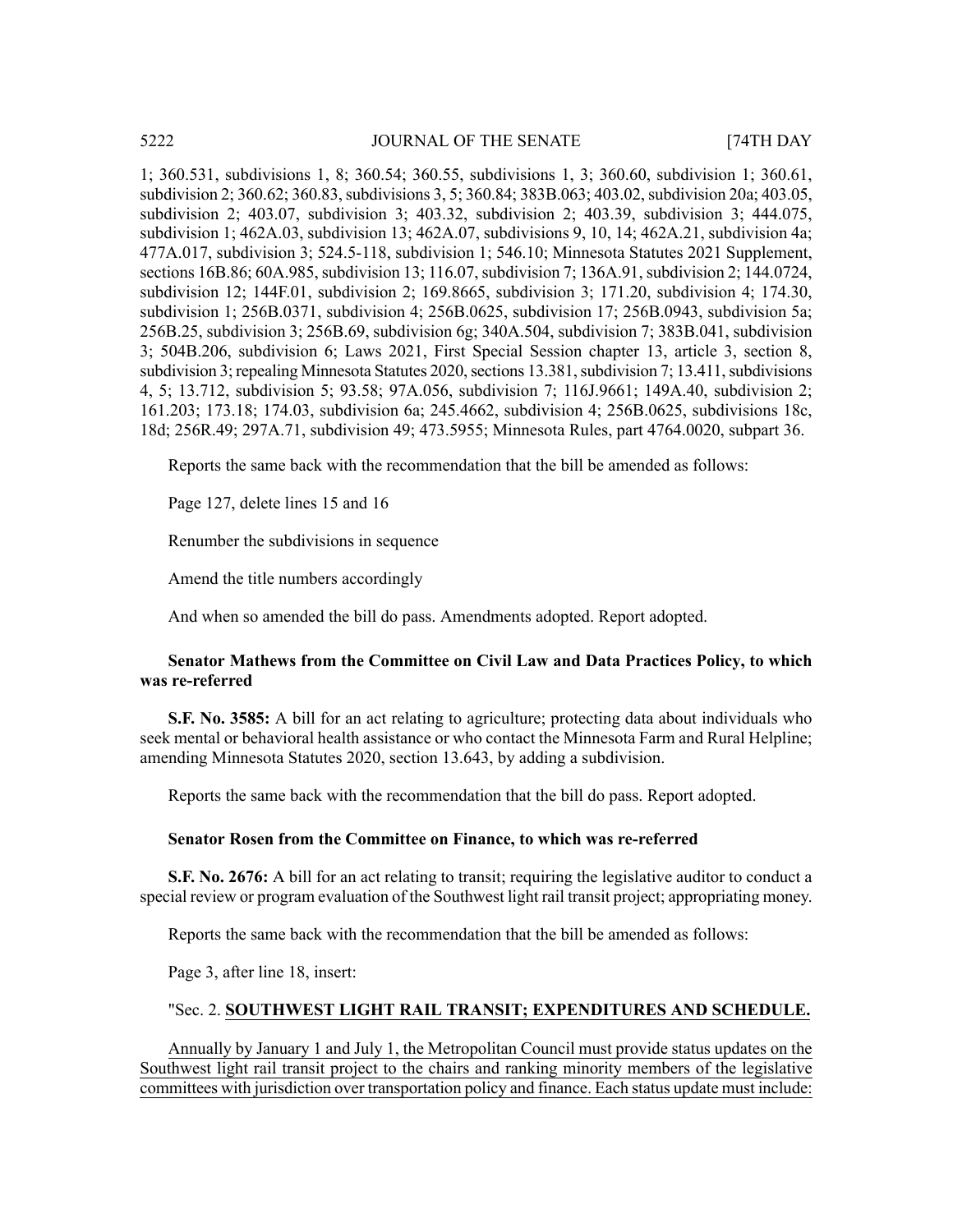(1) total expenditures on the project during the previous six months as compared to projections;

(2) total expenditures on the project anticipated over the next six months; and

(3) any change in the date of anticipated project completion."

Page 3, line 21, delete everything after "evaluation" and insert "related to the Metropolitan Council or to light rail construction"

Page 3, line 22, delete everything before the comma

Page 3, line 23, delete "2023" and insert "2025"

Renumber the sections in sequence

And when so amended the bill do pass. Amendments adopted. Report adopted.

# **Senator Newman from the Committee on Transportation Finance and Policy, to which was referred**

**S.F. No. 3667:** A bill for an act relating to driver and vehicle services; requiring a study of the potential to transition from the Department of Natural Resources registration system to the driver and vehicle registration system; requiring a report.

Reports the same back with the recommendation that the bill do pass and be re-referred to the Committee on Environment and Natural Resources Finance. Report adopted.

# **Senator Newman from the Committee on Transportation Finance and Policy, to which was referred**

**S.F. No. 3609:** A bill for an act relating to motor vehicles; requiring a report examining a transition to digital driver and vehicle documents.

Reports the same back with the recommendation that the bill do pass and be re-referred to the Committee on Technology and Reform Policy. Report adopted.

#### **SECOND READING OF SENATE BILLS**

S.F. Nos. 2854, 1252, 2635, 3409, 3585, and 2676 were read the second time.

# **INTRODUCTION AND FIRST READING OF SENATE BILLS**

The following bills were read the first time.

### **Senator Carlson introduced--**

**S.F. No. 3729:** A bill for an act relating to state government; changing certain provisions under the Department of Administration; amending Minnesota Statutes 2020, sections 16A.15, subdivision  $3$ ; 16B.33, subdivisions 1, 3, 3a, by adding a subdivision; 16C.10, subdivision 2; 16C.32, subdivision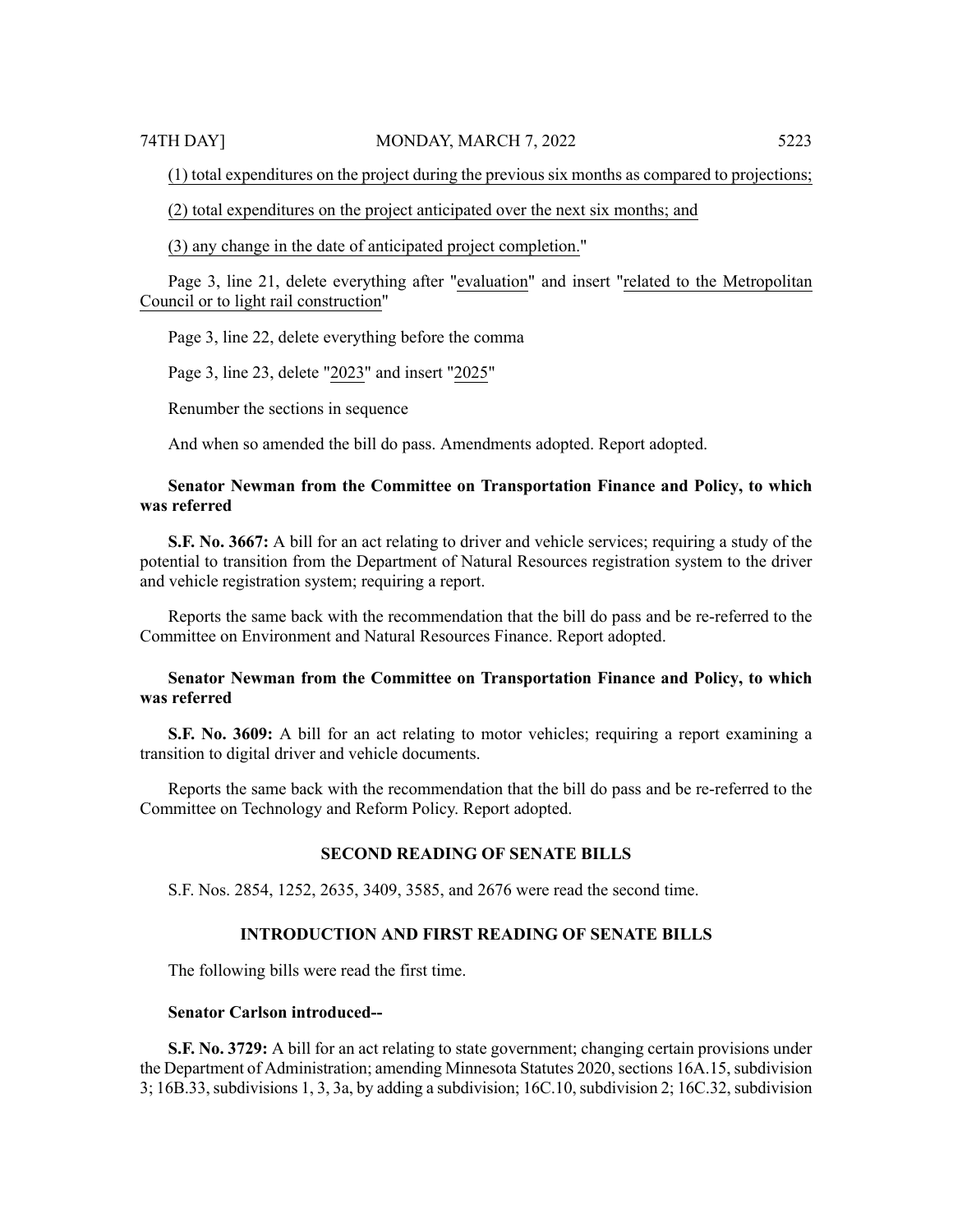1; 138.081, subdivision 3; 138.665, subdivision 2; proposing coding for new law in Minnesota Statutes, chapter 16B; repealing Minnesota Statutes 2020, sections 179.90; 179.91.

Referred to the Committee on State Government Finance and Policy and Elections.

## **Senator Housley introduced--**

**S.F. No. 3730:** A bill for an act relating to housing; creating grant programs for manufactured home lending and the purchase of manufactured home parks by cooperatives; appropriating money.

Referred to the Committee on Housing Finance and Policy.

#### **Senator Hawj introduced--**

**S.F. No. 3731:** A bill for an act relating to capital investment; appropriating money for a grant to PROCEED for a community center in St. Paul.

Referred to the Committee on Jobs and Economic Growth Finance and Policy.

# **Senator Clausen introduced--**

**S.F. No. 3732:** A bill for an act relating to capital investment; appropriating money for a public safety and public works facility in the city of Rosemount; authorizing the sale and issuance of state bonds.

Referred to the Committee on Capital Investment.

#### **Senator Carlson introduced--**

**S.F. No. 3733:** A bill for an act relating to state government; modifying state procurement and contract provisions; amending Minnesota Statutes 2020, sections 16C.16, subdivisions 1, 4, 5, 6, 6a, 7, 7a; 16C.19; 16C.251; 16C.36.

Referred to the Committee on State Government Finance and Policy and Elections.

#### **Senators Eichorn, Tomassoni, and Bakk introduced--**

**S.F. No. 3734:** A bill for an act relating to education finance; authorizing Independent School District No. 318, Grand Rapids, to transfer levy authority from long-term facilities maintenance revenue to the debt redemption fund; requiring a report; authorizing the sale and issuance of state bonds.

Referred to the Committee on Education Finance and Policy.

#### **Senator Weber introduced--**

**S.F. No. 3735:** A bill for an act relating to capital investment; appropriating money for construction of a highway department maintenance facility for Murray County; authorizing the sale and issuance of state bonds.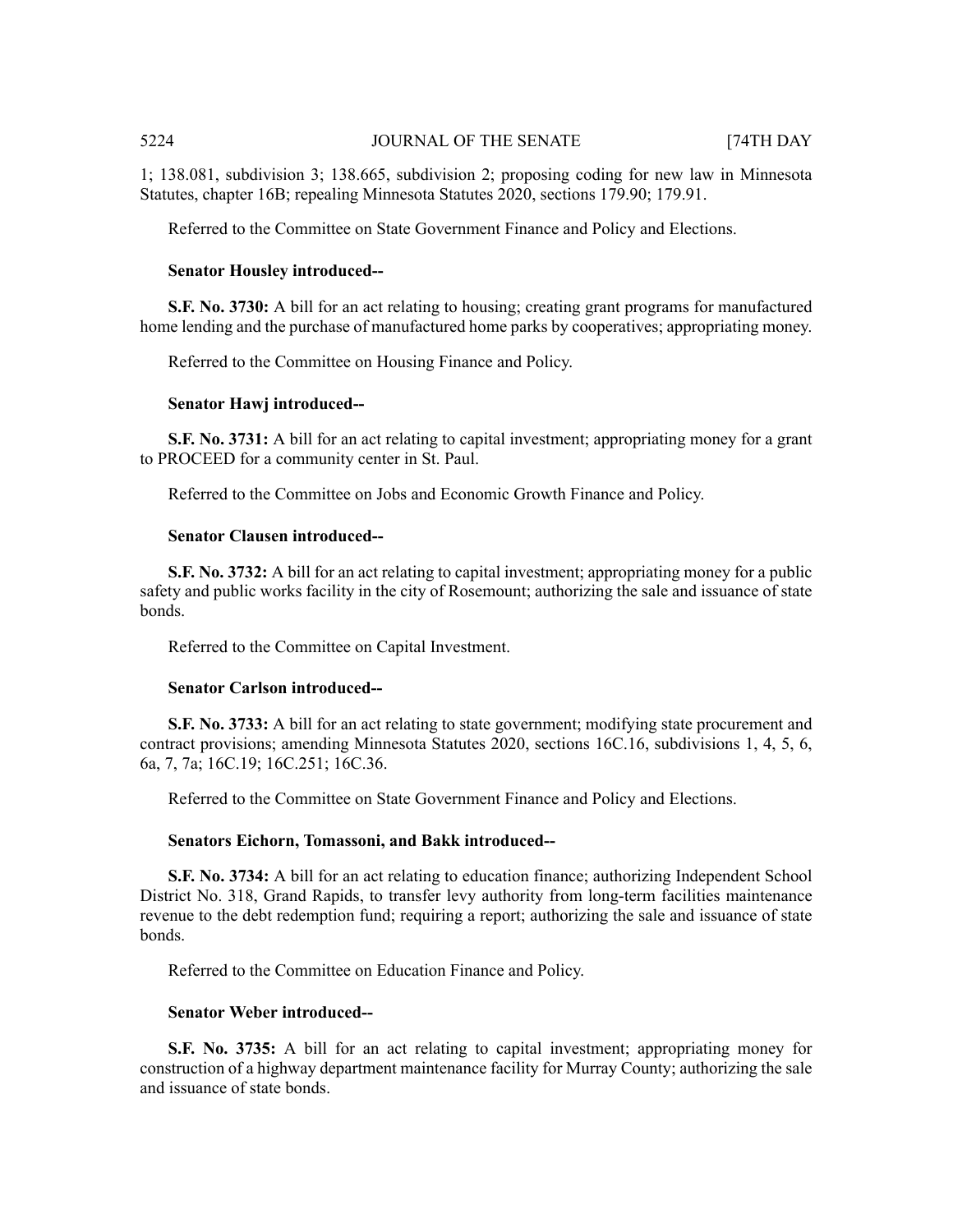Referred to the Committee on Transportation Finance and Policy.

#### **Senator Weber introduced--**

**S.F. No. 3736:** A bill for an act relating to transportation; appropriating money for construction of a highway department maintenance facility for Murray County.

Referred to the Committee on Transportation Finance and Policy.

#### **Senator Weber introduced--**

**S.F. No. 3737:** A bill for an act relating to agriculture; creating an agriculture best management practices grant program; appropriating money; proposing coding for new law in Minnesota Statutes, chapter 17.

Referred to the Committee on Agriculture and Rural Development Finance and Policy.

# **Senator Rosen introduced--**

**S.F. No. 3738:** A bill for an act relating to tourism; allocating a portion of lottery in lieu of revenue to Explore Minnesota Tourism; appropriating money; amending Minnesota Statutes 2020, sections 116U.55, by adding a subdivision; 297A.94.

Referred to the Committee on Environment and Natural Resources Finance.

# **Senators Eichorn, Ingebrigtsen, Bakk, and Koran introduced--**

**S.F. No. 3739:** A bill for an act relating to state government; requiring disclosure of minerals and metal mined outside the state in products procured by the state; proposing coding for new law in Minnesota Statutes, chapter 16C.

Referred to the Committee on State Government Finance and Policy and Elections.

#### **Senator Weber introduced--**

**S.F. No. 3740:** A bill for an act relating to capital investment; appropriating money for flood mitigation and road widening on County State-Aid Highway 13 in Murray County; authorizing the sale and issuance of state bonds.

Referred to the Committee on Transportation Finance and Policy.

# **Senator Utke introduced--**

**S.F. No. 3741:** A bill for an act relating to health; creating a grant program for online access to music education for students and children; appropriating money.

Referred to the Committee on Health and Human Services Finance and Policy.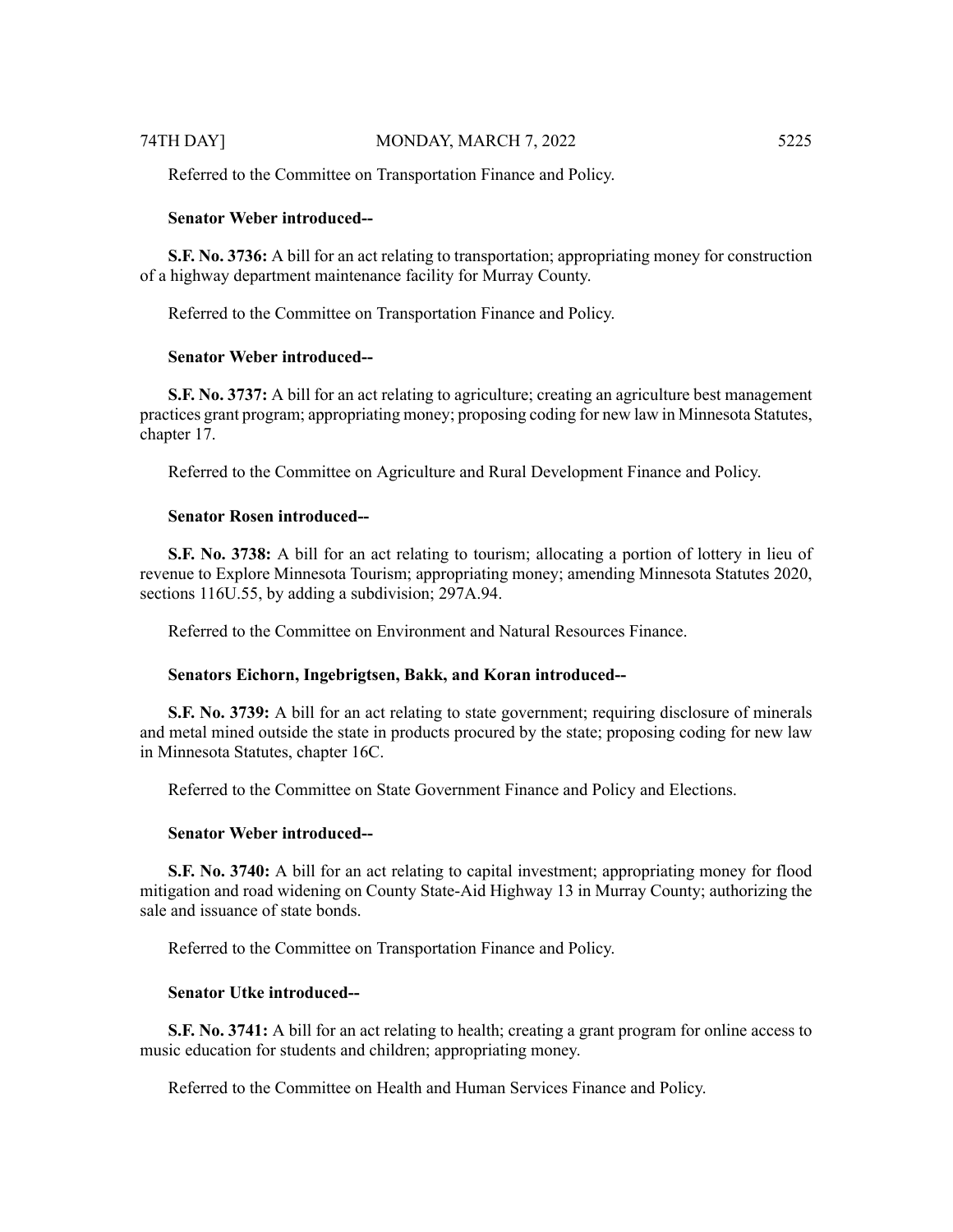# **Senators Tomassoni and Bakk introduced--**

**S.F. No. 3742:** A bill for an act relating to taxation; modifying the authorization for the city of Grand Rapids to impose a local sales and use tax for the reconstruction, remodeling, and upgrading of a civic center; amending Laws 2021, First Special Session chapter 14, article 8, section 7.

Referred to the Committee on Taxes.

# **Senators Eichorn, Lang, Goggin, Benson, and Coleman introduced--**

**S.F. No. 3743:** A bill for an act relating to public safety; enhancing penalties and establishing minimum fines for repeat violations of driving without a valid license; amending Minnesota Statutes 2020, section 171.24.

Referred to the Committee on Transportation Finance and Policy.

### **Senators Duckworth, Eichorn, Coleman, Chamberlain, and Newman introduced--**

**S.F. No. 3744:** A bill for an act relating to education; modifying hours of instruction requirements; amending Minnesota Statutes 2020, section 120A.41.

Referred to the Committee on Education Finance and Policy.

# **Senators Duckworth, Eichorn, Coleman, Chamberlain, and Newman introduced--**

**S.F. No. 3745:** A bill for an act relating to education; allowing a school board and nonpublic school to enter into an agreement for nonpublic school student transportation; amending Minnesota Statutes 2020, section 123B.86, subdivision 3.

Referred to the Committee on Education Finance and Policy.

#### **Senator Osmek introduced--**

**S.F. No. 3746:** A bill for an act relating to taxation; individual income; conforming to the federal tax rules for the Shuttered Venue Operators grant program; amending Minnesota Statutes 2021 Supplement, section 290.0111, subdivision 4.

Referred to the Committee on Taxes.

# **Senator Osmek introduced--**

**S.F. No. 3747:** A bill for an act relating to transit; establishing requirements governing transit guideway funding; proposing coding for new law in Minnesota Statutes, chapter 473.

Referred to the Committee on Transportation Finance and Policy.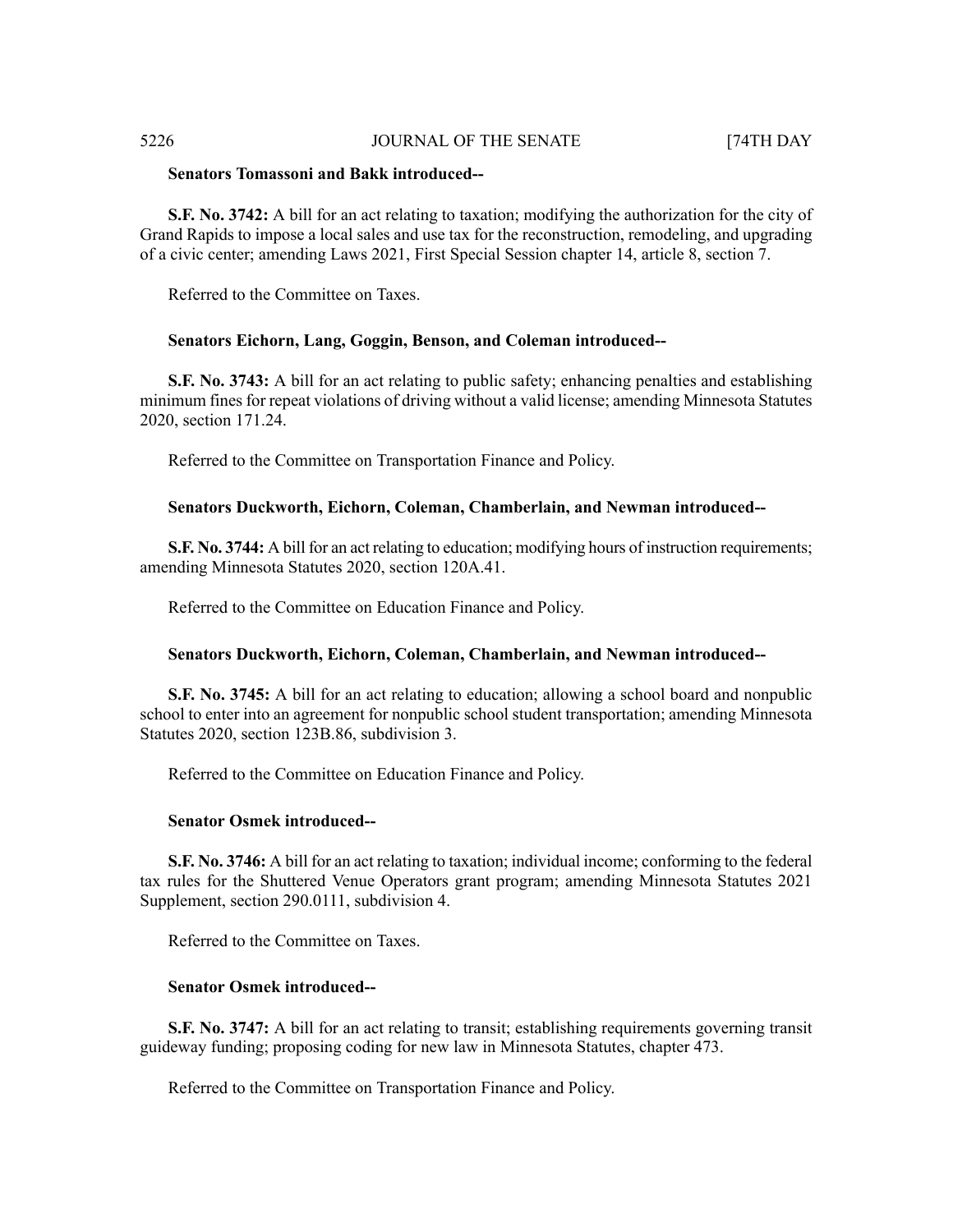#### **Senator Ingebrigtsen introduced--**

**S.F. No. 3748:** A bill for an act relating to natural resources; appropriating money for aquatic invasive species grants.

Referred to the Committee on Environment and Natural Resources Finance.

# **Senator Ingebrigtsen introduced--**

**S.F.** No. 3749: A bill for an act relating to private detectives; modifying license requirements; amending Minnesota Statutes 2020, section 326.3361, subdivision 2.

Referred to the Committee on Judiciary and Public Safety Finance and Policy.

# **Senator Ingebrigtsen introduced--**

**S.F. No. 3750:** A bill for an act relating to drought relief; providing financial assistance to livestock farmers and specialty crop producers impacted by drought; providing drought relief loans to farmers; providing financial assistance to municipalities, townships, and Tribal governments for increasing water efficiency in public water supplies; providing grants for planting shade trees and purchasing tree-watering equipment; providing financial assistance to replace drought-killed seedlings; appropriating money.

Referred to the Committee on Environment and Natural Resources Finance.

#### **Senator Ingebrigtsen introduced--**

**S.F. No. 3751:** A bill for an act relating to natural resources; appropriating money for local road wetland replacement program.

Referred to the Committee on Environment and Natural Resources Finance.

#### **Senators Mathews, Limmer, Koran, Benson, and Ingebrigtsen introduced--**

**S.F. No. 3752:** A bill for an act relating to public safety; requiring meetings of the Minnesota Sentencing Guidelines Commission to be recorded and made available to the public; amending Minnesota Statutes 2020, section 244.09, subdivision 11.

Referred to the Committee on Judiciary and Public Safety Finance and Policy.

#### **Senator Housley introduced--**

**S.F. No. 3753:** A bill for an act relating to capital investment; appropriating money for capital improvements at the Washington County Heritage Center.

Referred to the Committee on Jobs and Economic Growth Finance and Policy.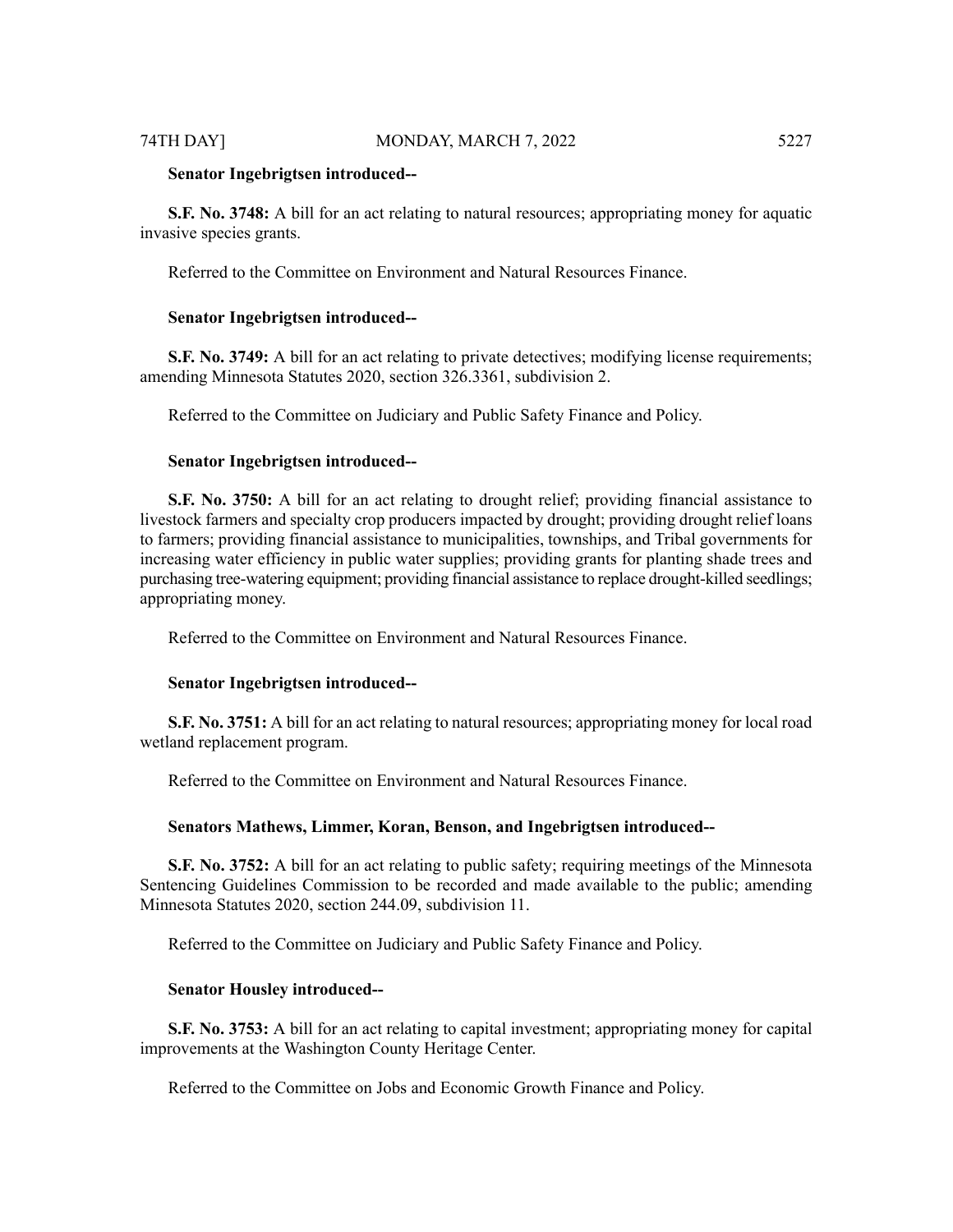#### **Senator Champion introduced--**

**S.F. No. 3754:** A bill for an act relating to workforce development; capital investment; appropriating money for youth programming in the city of Minneapolis; appropriating money for a grant to the Community Action Partnership of Hennepin County for a youth center in the city of Minneapolis.

Referred to the Committee on Jobs and Economic Growth Finance and Policy.

# **Senator Champion introduced--**

**S.F. No. 3755:** A bill for an act relating to education finance; appropriating money for a program grant to Network for the Development of Children of African Descent.

Referred to the Committee on Education Finance and Policy.

# **Senator Champion introduced--**

**S.F. No. 3756:** A bill for an act relating to economic development; establishing a headwaters community food and water economic resiliency program; appropriating money; proposing coding for new law in Minnesota Statutes, chapter 116J.

Referred to the Committee on Jobs and Economic Growth Finance and Policy.

# **Senator Ingebrigtsen introduced--**

**S.F.** No. 3757: A bill for an act relating to public safety; requiring youth bicycle riders to ride against traffic; amending Minnesota Statutes 2021 Supplement, section 169.222, subdivision 4.

Referred to the Committee on Transportation Finance and Policy.

#### **Senator Ingebrigtsen introduced--**

**S.F. No. 3758:** A bill for an act relating to public safety; providing for appointment, licensing, and compensation of railroad peace officers; addressing civil liability issues; requiring rulemaking; amending Minnesota Statutes 2020, sections 626.05, subdivision 2; 626.84, subdivision 1; proposing coding for new law in Minnesota Statutes, chapter 219.

Referred to the Committee on Transportation Finance and Policy.

# **Senator Ingebrigtsen introduced--**

**S.F. No. 3759:** A bill for an act relating to capital investment; appropriating money for capital improvement at state fish hatcheries; authorizing the issuance of state bonds.

Referred to the Committee on Capital Investment.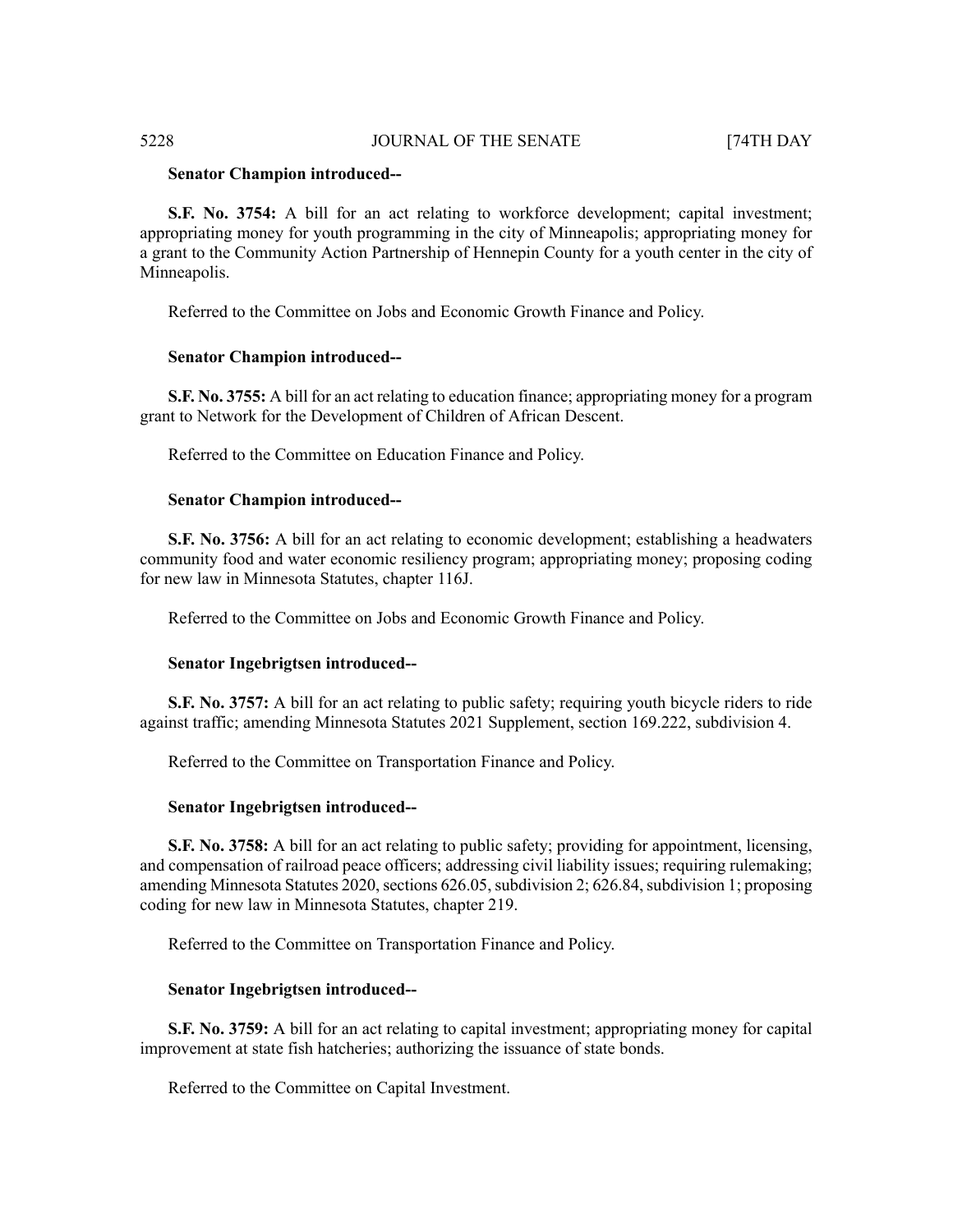#### **Senator Ingebrigtsen introduced--**

**S.F. No. 3760:** A bill for an act relating to capital investment; appropriating money for state-owned public water access facilities; authorizing the issuance of state bonds.

Referred to the Committee on Capital Investment.

#### **Senator Ingebrigtsen introduced--**

**S.F. No. 3761:** A bill for an act relating to natural resources; appropriating money for off-highway motorcycle and off-road vehicle trail ambassador programs.

Referred to the Committee on Environment and Natural Resources Finance.

#### **Senator Ingebrigtsen introduced--**

**S.F. No. 3762:** A bill for an act relating to health occupations; establishing licensure requirements forspeech-language pathology assistants; establishing licensure fees and criminal history background check requirements; providing for supervision of speech-language pathology assistants working in elementary and secondary schools; amending Minnesota Statutes 2020, sections 122A.15, subdivision 1; 144.0572, subdivision 1; 148.512, subdivision 17a; 148.513, subdivisions 1, 2, by adding a subdivision; 148.514, subdivision 1; 148.515, subdivision 1; 148.516; 148.519, subdivision 1, by adding a subdivision; 148.5192, subdivisions 1, 3; 148.5193, subdivision 1, by adding a subdivision; 148.5194, subdivision 8, by adding a subdivision; 148.5195, subdivision 3; 148.5196, subdivisions 1, 3; Minnesota Statutes 2021 Supplement, section 245C.031, subdivision 4; proposing coding for new law in Minnesota Statutes, chapters 122A; 148.

Referred to the Committee on Health and Human Services Finance and Policy.

#### **Senator Bakk introduced--**

**S.F. No. 3763:** A bill for an act relating to taxation; local sales and use; authorizing the city of Proctor to impose a local sales and use tax.

Referred to the Committee on Taxes.

#### **Senators Tomassoni and Bakk introduced--**

**S.F. No. 3764:** A bill for an act relating to capital investment; amending an appropriation for construction of the Mesabi Trail; amending Laws 2018, chapter 214, article 1, section 7, subdivision 18.

Referred to the Committee on Capital Investment.

# **Senators Tomassoni and Bakk introduced--**

**S.F. No. 3765:** A bill for an act relating to taxation; property; exempting the city of Virginia from net debt limit.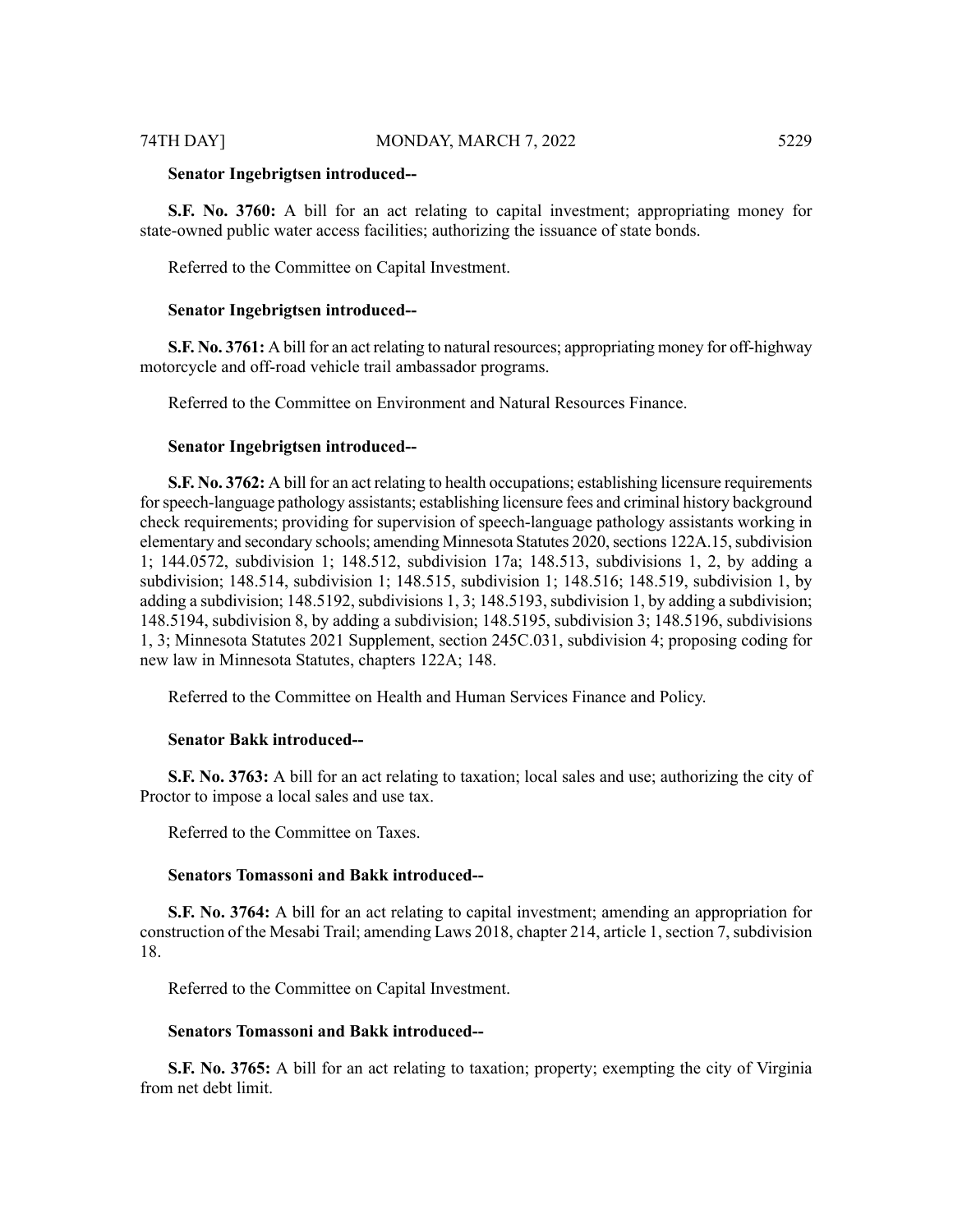Referred to the Committee on Taxes.

#### **Senators Wiklund, Murphy, and Wiger introduced--**

**S.F. No. 3766:** A bill for an act relating to health; establishing a universal, voluntary home visiting program for families with infants; appropriating money; proposing coding for new law in Minnesota Statutes, chapter 145.

Referred to the Committee on Health and Human Services Finance and Policy.

#### **Senators Eichorn, Anderson, Duckworth, and Howe introduced--**

**S.F. No. 3767:** A bill for an act relating to taxation; property; modifying the disabled veteran tax exclusion amounts; amending Minnesota Statutes 2021 Supplement, section 273.13, subdivision 34.

Referred to the Committee on Taxes.

### **Senators Tomassoni, Hoffman, Bakk, Abeler, and Newton introduced--**

**S.F. No. 3768:** A bill for an act relating to health care coverage; requiring prescription drug benefit transparency and disclosure; amending Minnesota Statutes 2020, section 256B.69, subdivision 6; proposing coding for new law in Minnesota Statutes, chapter 62Q.

Referred to the Committee on Commerce and Consumer Protection Finance and Policy.

# **Senators Dibble, Champion, Dziedzic, and Torres Ray introduced--**

**S.F. No. 3769:** A bill for an act relating to capital investment; appropriating money for capital improvements to bring public right-of-way facilities in compliance with ADA requirements; authorizing the sale and issuance of state bonds.

Referred to the Committee on Capital Investment.

### **Senators Dibble, Champion, Dziedzic, and Torres Ray introduced--**

**S.F. No. 3770:** A bill for an act relating to capital investment; appropriating money for capital improvements to the Minneapolis Convention Center; authorizing the sale and issuance of state bonds.

Referred to the Committee on Capital Investment.

### **Senators Ruud, Kent, Dornink, Chamberlain, and Senjem introduced--**

**S.F. No. 3771:** A bill for an act relating to workforce development; appropriating money for the creation of an online hospitality training program.

Referred to the Committee on Jobs and Economic Growth Finance and Policy.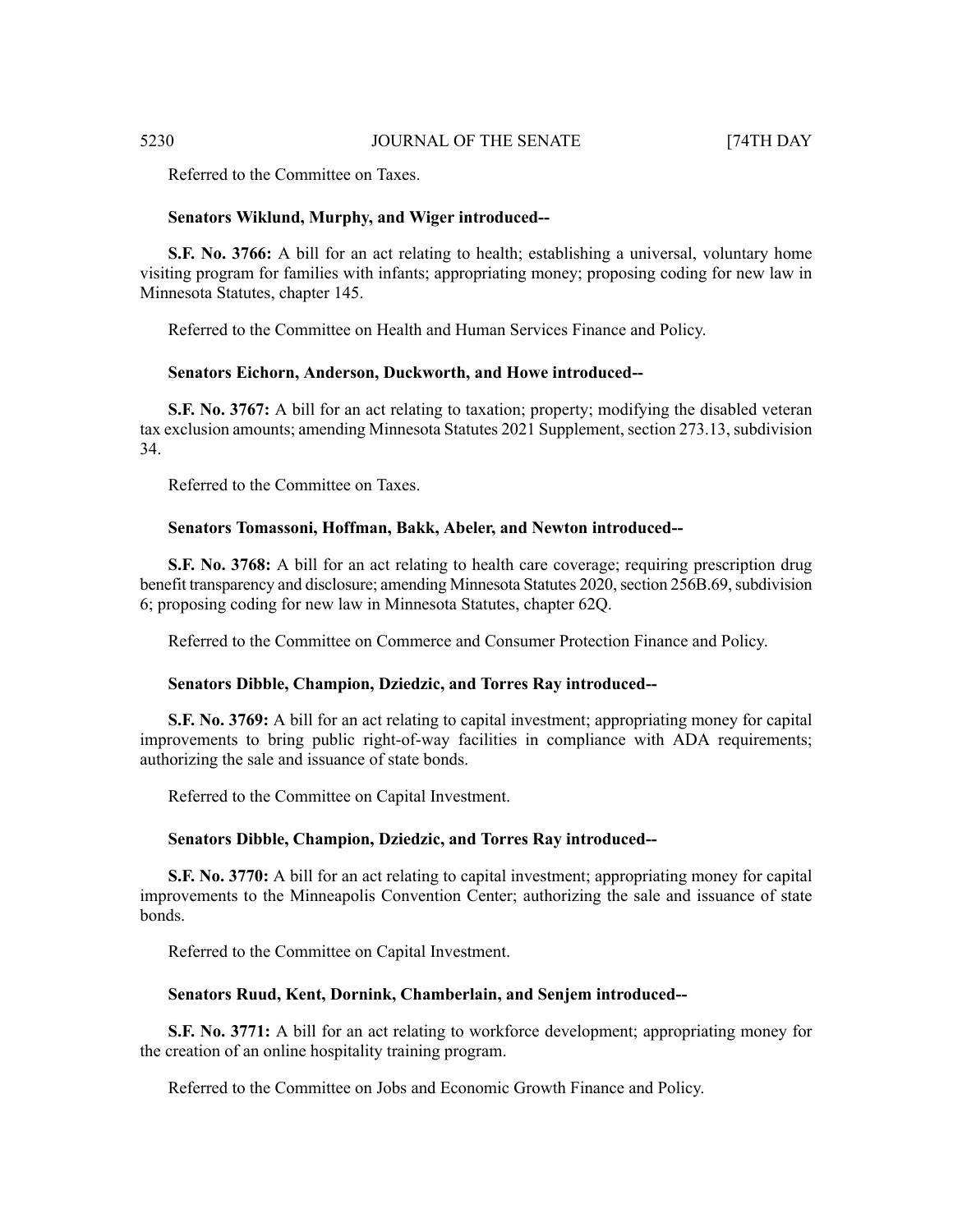#### **Senators Hoffman, Eaton, Newton, and Abeler introduced--**

**S.F. No. 3772:** A bill for an act relating to capital investment; appropriating money for a fire station and emergency operations center in the city of Brooklyn Park.

Referred to the Committee on Judiciary and Public Safety Finance and Policy.

#### **Senators Abeler, Hoffman, and Newton introduced--**

**S.F. No. 3773:** A bill for an act relating to capital investment; appropriating money for mental health facility within a new Anoka County detention center; authorizing the sale and issuance of state bonds.

Referred to the Committee on Capital Investment.

### **Senators Bigham and Latz introduced--**

**S.F. No. 3774:** A bill for an act relating to civil law; clarifying that the attorney general shall enforce laws prohibiting the unauthorized practice of law; amending Minnesota Statutes 2020, section 8.31, subdivision 1.

Referred to the Committee on Civil Law and Data Practices Policy.

#### **Senators Bigham and McEwen introduced--**

**S.F. No. 3775:** A bill for an act relating to environmental protection; appropriating money to hire additional regulatory staff.

Referred to the Committee on Environment and Natural Resources Finance.

#### **Senator Bigham introduced--**

**S.F. No. 3776:** A bill for an act relating to transportation; appropriating money for street and infrastructure construction between East Point Douglas Road and County State-Aid Highway 19 in the city of Cottage Grove.

Referred to the Committee on Transportation Finance and Policy.

# **Senator Bigham introduced--**

**S.F. No. 3777:** A bill for an act relating to capital investment; appropriating money for a realignment of County Road 19A and 100th Street South in the city of Cottage Grove; authorizing the sale and issuance of state bonds.

Referred to the Committee on Transportation Finance and Policy.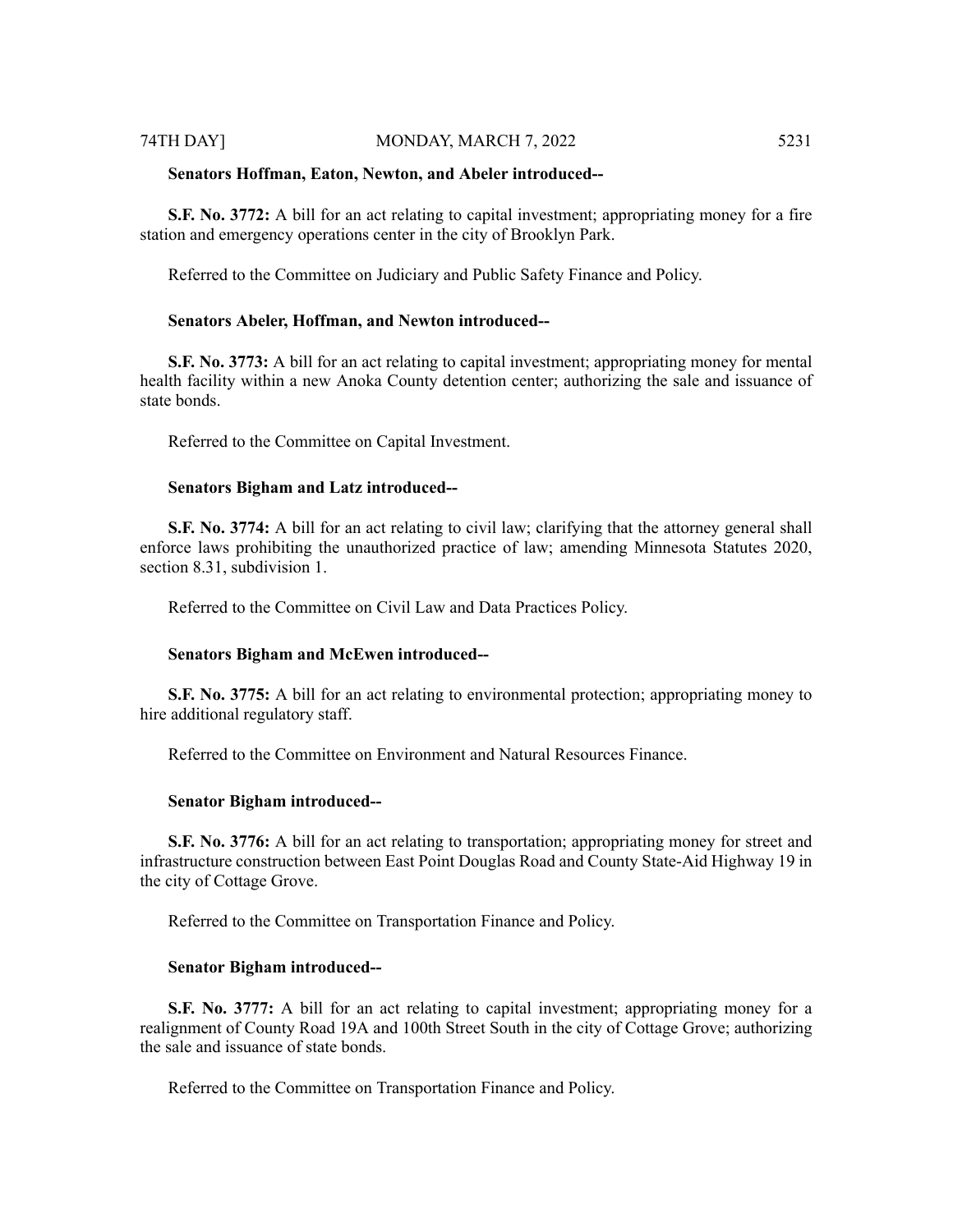#### **Senator Bigham introduced--**

**S.F. No. 3778:** A bill for an act relating to transportation; appropriating money for a realignment of County Road 19A and 100th Street South in the city of Cottage Grove.

Referred to the Committee on Transportation Finance and Policy.

#### **Senators Dziedzic, Murphy, Klein, Rest, and Port introduced--**

**S.F. No. 3779:** A bill for an act relating to taxation; local government aid; establishing the local affordable housing aid program; appropriating money; proposing coding for new law in Minnesota Statutes, chapter 477A.

Referred to the Committee on Taxes.

### **Senators Dziedzic, Kunesh, and Pappas introduced--**

**S.F. No. 3780:** A bill for an act relating to civil actions; authorizing a civil cause of action for the nonconsensual removal of a condom; providing penalties; proposing coding for new law in Minnesota Statutes, chapter 604.

Referred to the Committee on Civil Law and Data Practices Policy.

#### **Senators Rosen and Weber introduced--**

**S.F. No. 3781:** A bill for an act relating to capital investment; appropriating money for clean water and wastewater infrastructure for the city of Alpha; authorizing the issuance of state bonds.

Referred to the Committee on Capital Investment.

#### **Senators Rosen, Dahms, and Weber introduced--**

**S.F. No. 3782:** A bill for an act relating to capital investment; appropriating money for wastewater, stormwater, and clean water infrastructure in the city of Butterfield; authorizing the sale and issuance of state bonds.

Referred to the Committee on Capital Investment.

### **Senators Rosen, Dahms, and Weber introduced--**

**S.F. No. 3783:** A bill for an act relating to capital investment; appropriating money for infrastructure improvements along Center Avenue in the city of Madelia; authorizing the sale and issuance of state bonds.

Referred to the Committee on Transportation Finance and Policy.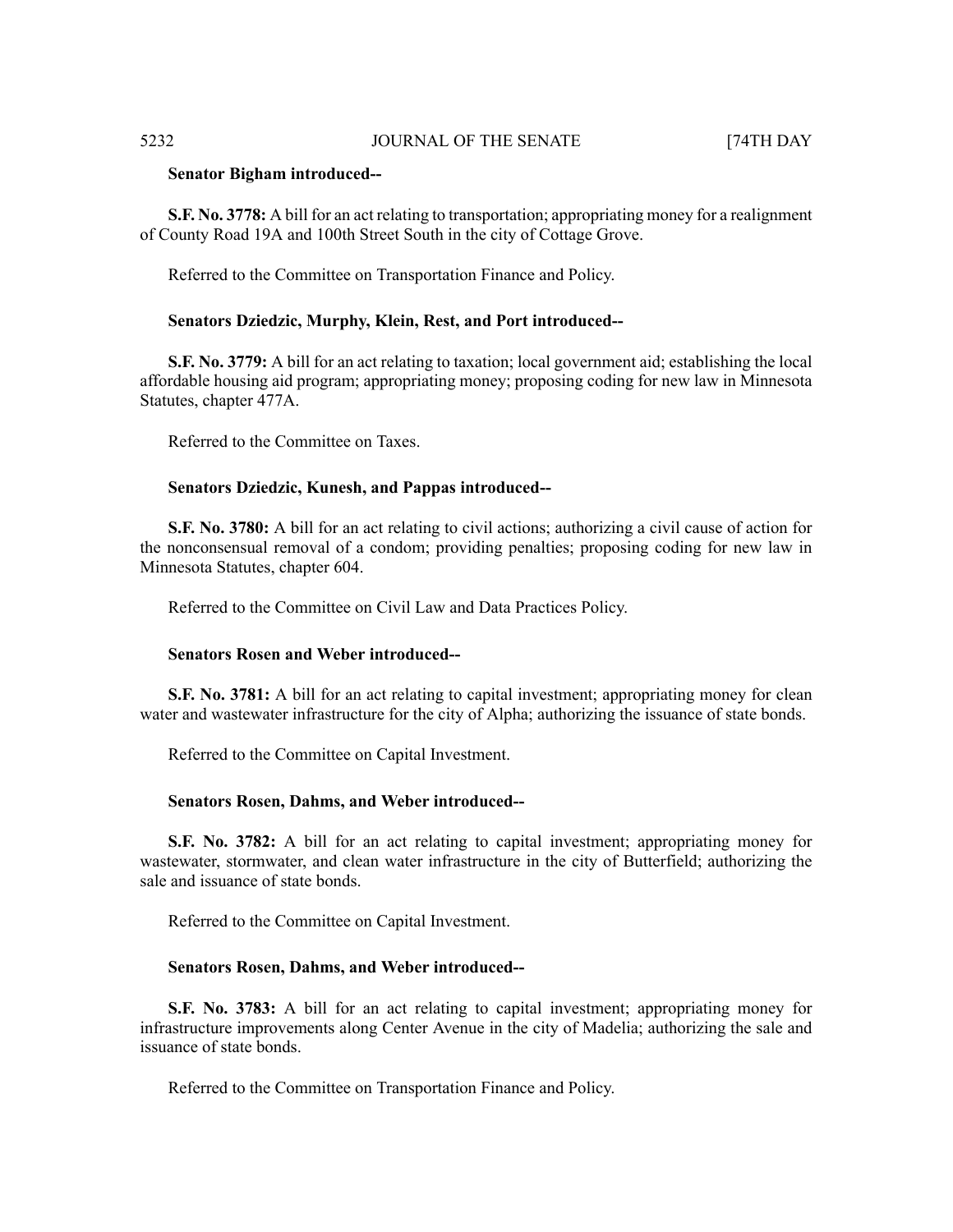**S.F. No. 3784:** A bill for an act relating to public safety; providing the same weight threshold and penalty for fentanyl as is for heroin; amending Minnesota Statutes 2020, sections 152.01, by adding a subdivision; 152.021, subdivisions 1, 2; 152.022, subdivisions 1, 2; 152.023, subdivision 2; 152.025, subdivision 4.

Referred to the Committee on Judiciary and Public Safety Finance and Policy.

#### **Senator Ingebrigtsen introduced--**

**S.F. No. 3785:** A bill for an act relating to public safety; modifying provisions related to 911 emergency communication services; appropriating money; amending Minnesota Statutes 2020, sections 403.02, as amended; 403.025; 403.03, subdivisions 2, 4; 403.05; 403.06; 403.07, as amended; 403.08; 403.09, subdivision 2; 403.10; 403.11, as amended; 403.113; 403.15; repealing Minnesota Statutes 2020, section 403.09, subdivision 3.

Referred to the Committee on Judiciary and Public Safety Finance and Policy.

#### **Senator Fateh introduced--**

**S.F. No. 3786:** A bill for an act relating to economic development; appropriating money for a grant to East Phillips Neighborhood Institute.

Referred to the Committee on Jobs and Economic Growth Finance and Policy.

# **Senator Fateh introduced--**

**S.F. No. 3787:** A bill for an act relating to human services; requiring commissioner of human services to award financial management services provider contracts to any willing and qualified responders.

Referred to the Committee on Human Services Reform Finance and Policy.

#### **Senator Fateh introduced--**

**S.F. No. 3788:** A bill for an act relating to capital investment; appropriating money for Somali Museum in Minneapolis.

Referred to the Committee on Jobs and Economic Growth Finance and Policy.

# **Senator Champion introduced--**

**S.F. No. 3789:** A bill for an act relating to state government; recognizing Juneteenth, June 19, as a state holiday; amending Minnesota Statutes 2020, section 645.44, subdivision 5.

Referred to the Committee on Civil Law and Data Practices Policy.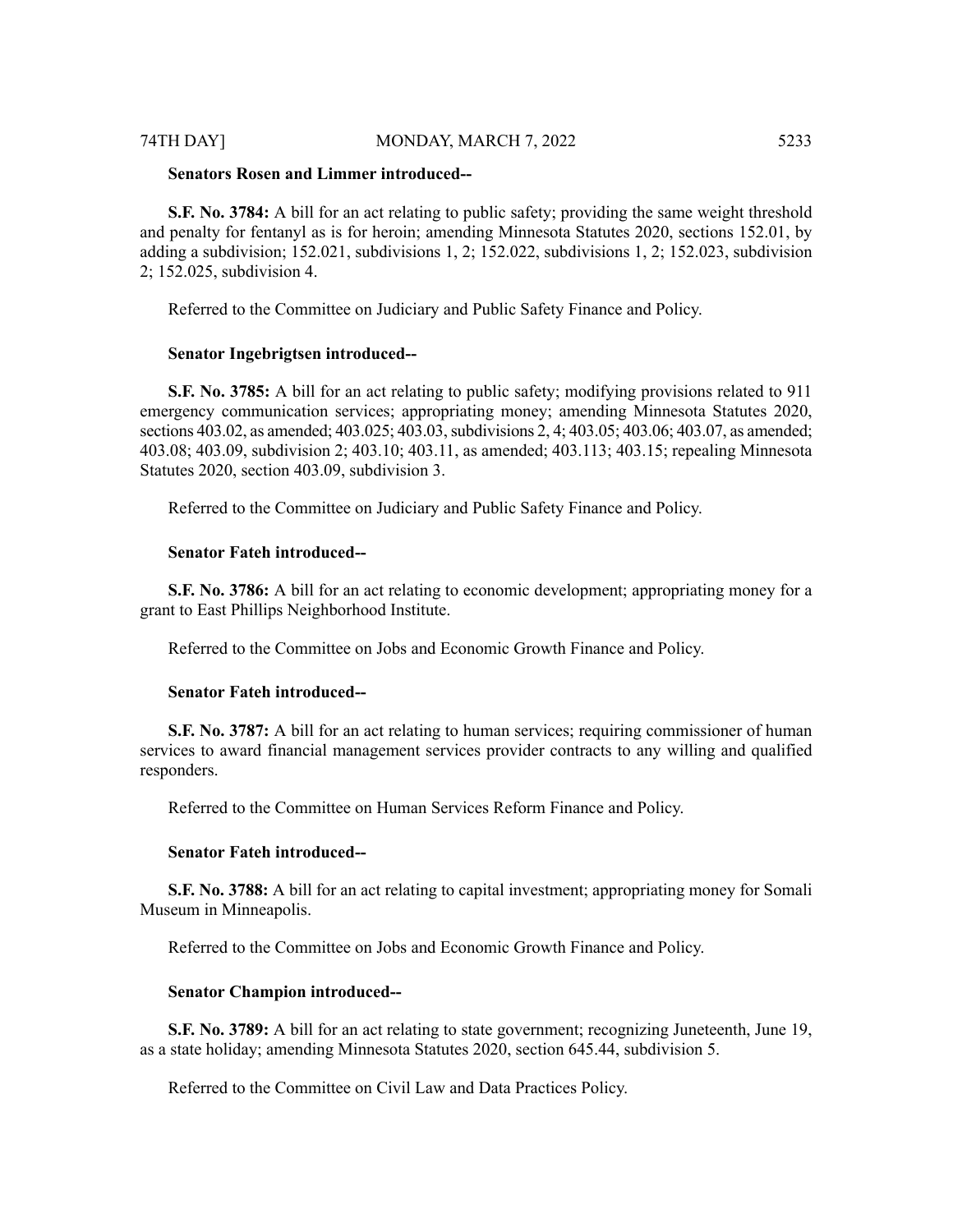## **Senator Champion introduced--**

**S.F. No. 3790:** A bill for an act relating to human rights; requiring nondiscrimination and equity in access to organ transplants; prescribing penalties; proposing coding for new law in Minnesota Statutes, chapter 363A.

Referred to the Committee on Civil Law and Data Practices Policy.

### **Senator Klein introduced--**

**S.F. No. 3791:** A bill for an act relating to early childhood; allowing a child care center and a family child care provider to adopt a policy regarding immunizations; amending Minnesota Statutes 2020, section 121A.15, subdivision 3, by adding a subdivision.

Referred to the Committee on Education Finance and Policy.

# **Senator Westrom introduced--**

**S.F. No. 3792:** A bill for an act relating to natural resources; appropriating money to replace a drain line near the city of Beardsley.

Referred to the Committee on Environment and Natural Resources Finance.

#### **Senators Wiger, Cwodzinski, Clausen, Kunesh, and Isaacson introduced--**

**S.F. No. 3793:** A bill for an act relating to education finance; establishing a legislative working group to examine methods of identifying student eligibility for compensatory revenue calculations; providing appointments; requiring a report.

Referred to the Committee on Education Finance and Policy.

# **Senator Isaacson introduced--**

**S.F. No. 3794:** A bill for an act relating to taxation; local sales and use; authorizing the city of Roseville to impose a local sales and use tax.

Referred to the Committee on Taxes.

### **Senators Isaacson, Bigham, Pappas, Eken, and Marty introduced--**

**S.F. No. 3795:** A bill for an act relating to housing; establishing a state rent assistance program for low-income, cost-burdened households; appropriating money; amending Minnesota Statutes 2020, section 462A.05, by adding a subdivision; proposing coding for new law in Minnesota Statutes, chapter 462A.

Referred to the Committee on Housing Finance and Policy.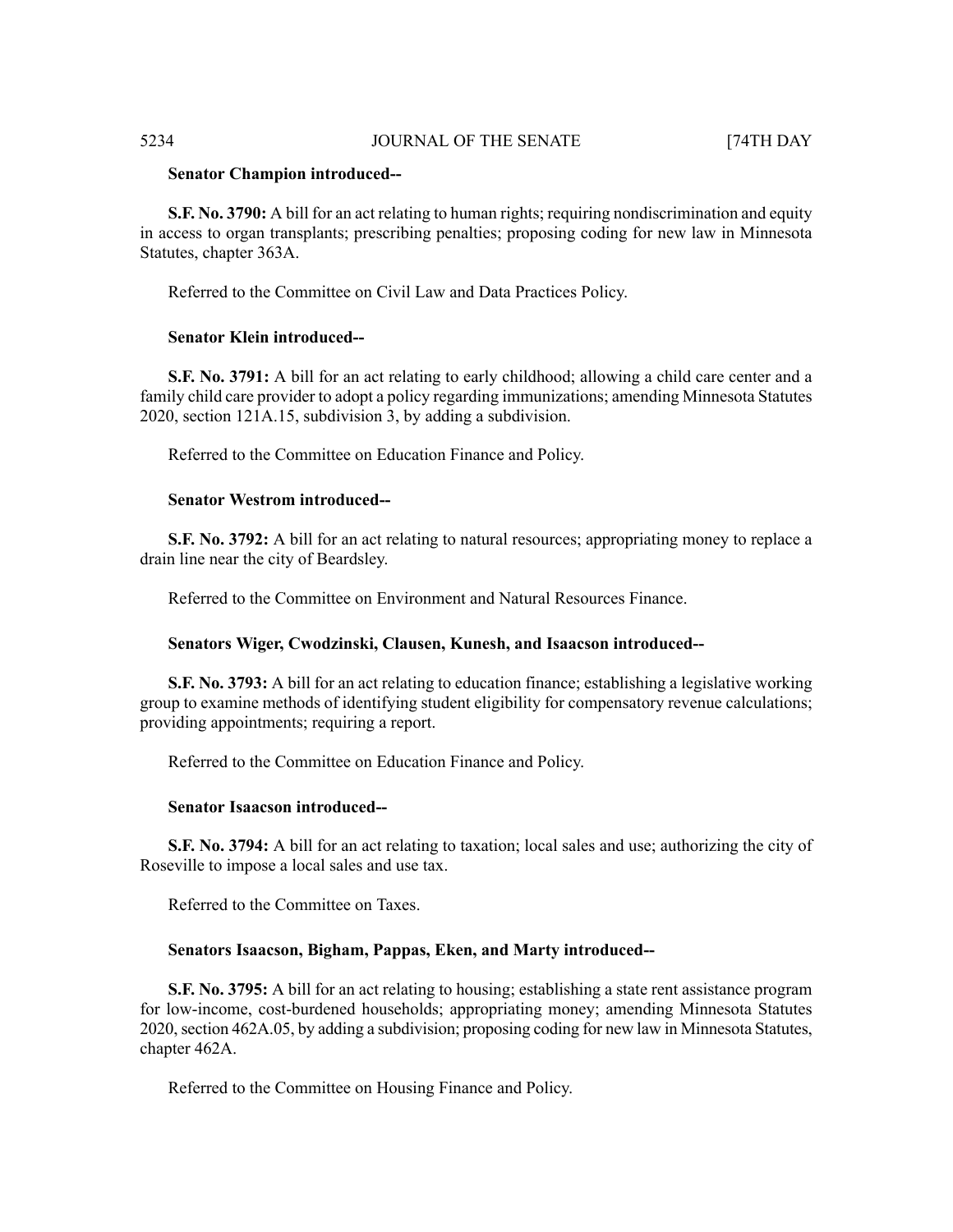#### 74TH DAY] MONDAY, MARCH 7, 2022 5235

# **Senator Weber introduced--**

**S.F. No. 3796:** A bill for an act relating to transportation; appropriating money for flood mitigation and road widening on County State-Aid Highway 13 in Murray County.

Referred to the Committee on Transportation Finance and Policy.

### **Senator Senjem introduced--**

**S.F. No. 3797:** A bill for an act relating to public safety; aiding victims of economic crimes; providing public outreach initiatives; authorizing an identity theft passport; amending Minnesota Statutes 2020, section 299A.681, subdivisions 3, 8; proposing coding for new law in Minnesota Statutes, chapter 299A.

Referred to the Committee on Judiciary and Public Safety Finance and Policy.

#### **Senator Senjem introduced--**

**S.F. No. 3798:** A bill for an act relating to capital investment; appropriating money for wastewater infrastructure in Cascade Township; authorizing the sale and issuance of state bonds.

Referred to the Committee on Capital Investment.

#### **Senator Senjem introduced--**

**S.F. No. 3799:** A bill for an act relating to higher education; providing supplemental financing to the University of Minnesota to increase access and reduce coststo students; appropriating money.

Referred to the Committee on Higher Education Finance and Policy.

#### **Senator Senjem introduced--**

**S.F. No. 3800:** A bill for an act relating to capital investment; appropriating money for a municipal district heating and cooling energy distribution system in the city of Rochester.

Referred to the Committee on Commerce and Consumer Protection Finance and Policy.

# **Senator Senjem introduced--**

**S.F. No. 3801:** A bill for an act relating to taxation; production tax; creating an exemption from the solar energy production tax; amending Minnesota Statutes 2021 Supplement, section 272.0295, subdivision 2.

Referred to the Committee on Taxes.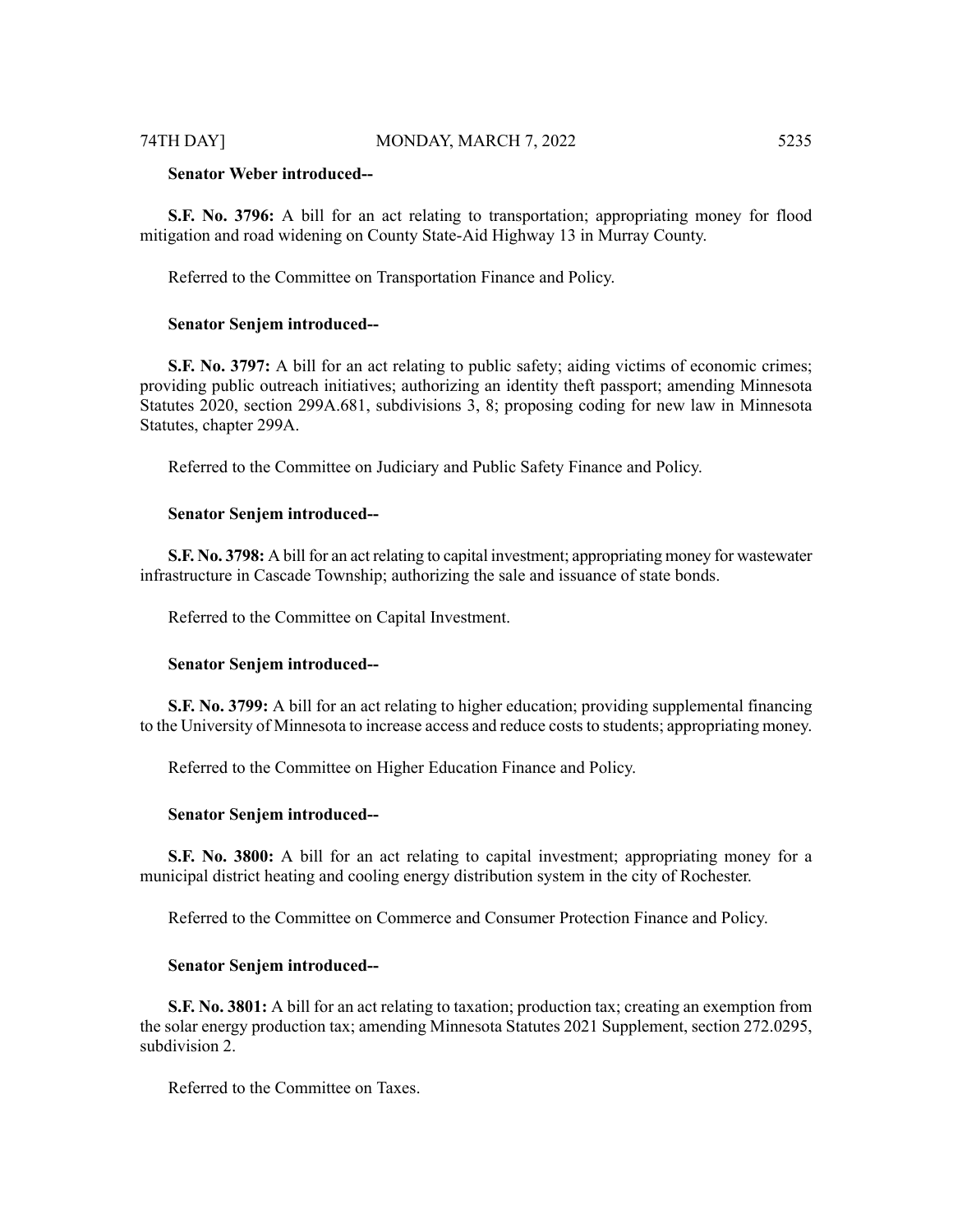# **Senator Dibble introduced--**

**S.F. No. 3802:** A bill for an act relating to capital investment; appropriating money for capital improvements to the Nicollet Bridge over Minnehaha Creek; authorizing the sale and issuance of state bonds.

Referred to the Committee on Capital Investment.

### **Senator Murphy introduced--**

**S.F. No. 3803:** A bill for an act relating to taxation; property; modifying the senior citizens' property tax deferral program; requiring notification of changes; amending Minnesota Statutes 2020, sections 290B.03, subdivision 1; 290B.04, subdivisions 3, 4; 290B.05, subdivision 1.

Referred to the Committee on Taxes.

### **Senator Abeler introduced--**

**S.F. No. 3804:** A bill for an act relating to education; strengthening the Increase Teachers of Color Act; seeking to increase the percentage of teachers of color and American Indian teachers in Minnesota; amending the world's best workforce requirements; requiring reports; appropriating money; amending Minnesota Statutes 2020, sections 120B.11, subdivisions 1, 2, 3; 121A.031, subdivision 6; 122A.183, subdivision 1; 122A.184, subdivision 1; 122A.185, subdivision 1; 122A.40, subdivision 5; 122A.41, subdivision 2; 122A.635; 123B.147, subdivision 3; 124D.861, subdivision 2; Minnesota Statutes 2021 Supplement, section 122A.70; Laws 2021, First Special Session chapter 13, article 3, sections 7, subdivisions 4, 6; 8, subdivision 2; proposing coding for new law in Minnesota Statutes, chapters 120B; 121A; 124D.

Referred to the Committee on Education Finance and Policy.

#### **Senator Mathews introduced--**

**S.F. No. 3805:** A bill for an act relating to child protection; extending the effective date for mandatory reporting for certain youth recreation program employees; modifying deadlines and duties for the legislative task force on child protection; amending Laws 2021, First Special Session chapter 7, article 10, sections 1; 3.

Referred to the Committee on Civil Law and Data Practices Policy.

#### **Senators Abeler and Eaton introduced--**

**S.F. No. 3806:** A bill for an act relating to human services; modifying eligibility for recovery community organizations; creating a Minnesota Board of Recovery Services; amending Minnesota Statutes 2020, section 254B.05, subdivision 1; proposing coding for new law in Minnesota Statutes, chapter 254B.

Referred to the Committee on Human Services Reform Finance and Policy.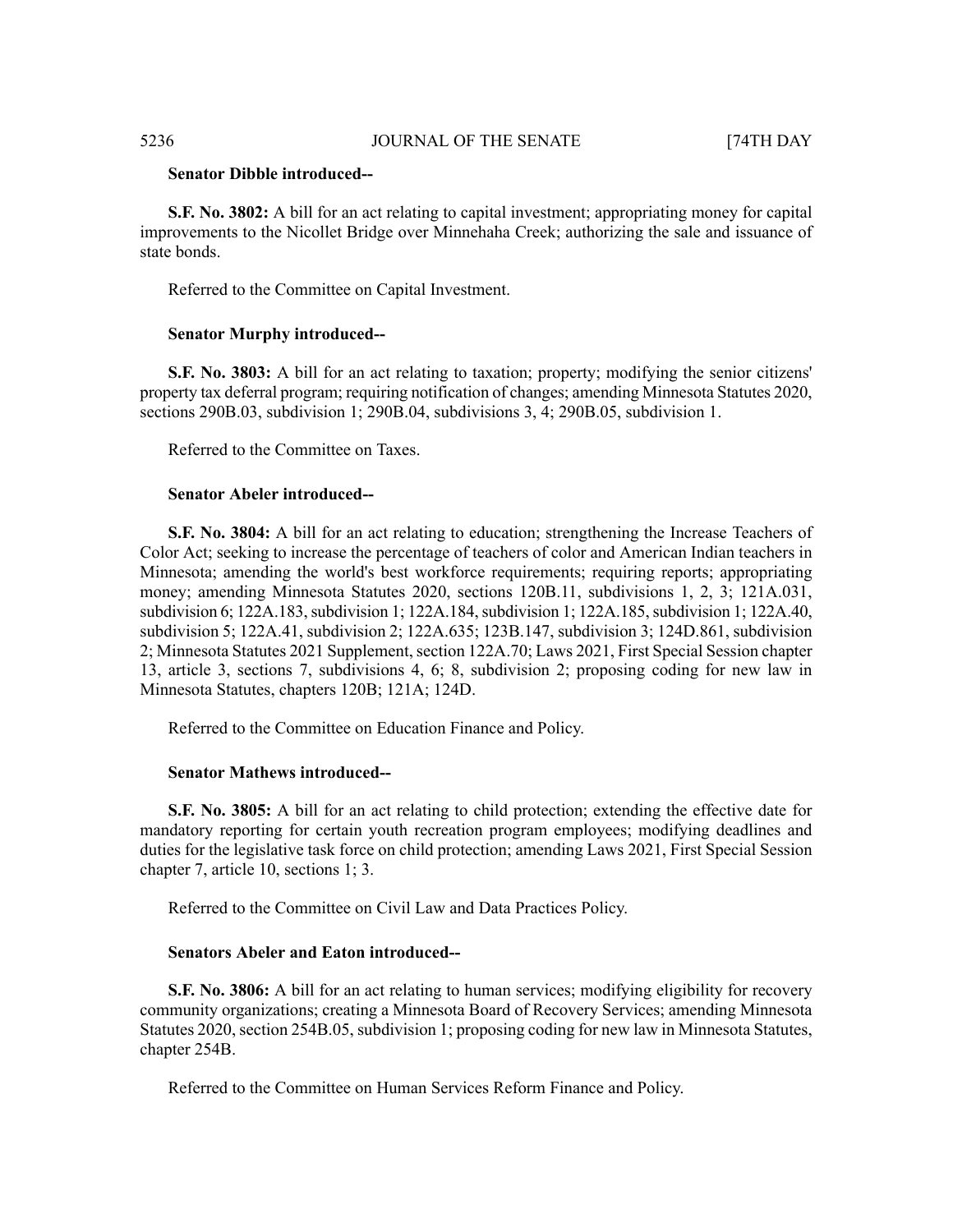#### **Senators López Franzen and Bigham introduced--**

**S.F. No. 3807:** A bill for an act relating to judiciary; appropriating money for grants to provide legal representation for children in need of protection or services and children in out-of-home placement.

Referred to the Committee on Judiciary and Public Safety Finance and Policy.

# **Senator Weber introduced--**

**S.F. No. 3808:** A bill for an act relating to taxation; property; making changes to agricultural homestead determinations; amending Minnesota Statutes 2020, section 273.124, subdivision 8; Minnesota Statutes 2021 Supplement, section 273.124, subdivision 14.

Referred to the Committee on Taxes.

#### **Senator Pappas introduced--**

**S.F. No. 3809:** A bill for an act relating to health; establishing certified midwife licensure by the Board of Nursing; providing criminal penalties; amending Minnesota Statutes 2020, sections 147D.03, subdivision 1; 148.241; 151.01, subdivision 23, as amended; proposing coding for new law as Minnesota Statutes, chapter 148G.

Referred to the Committee on Health and Human Services Finance and Policy.

#### **Senators Kunesh and Hoffman introduced--**

**S.F. No. 3810:** A bill for an act relating to health; establishing the community solutions for healthy child development grant program; appropriating money; proposing coding for new law in Minnesota Statutes, chapter 145.

Referred to the Committee on Health and Human Services Finance and Policy.

# **Senators Draheim and Isaacson introduced--**

**S.F. No. 3811:** A bill for an act relating to health care; expanding the health professional education loan forgiveness program to include psychologists who agree to provide clinical services to treat mental health; requiring the commissioner of health to award grants to cover the cost of meeting certain supervision requirements; authorizing supervision requirements for certain licenses to be satisfied through real-time, two-way interactive audio and visual communication; appropriating money; amending Minnesota Statutes 2021 Supplement, section 144.1501, subdivisions 1, 2, 3; Laws 2021, First Special Session chapter 7, article 3, sections 22; 23; 24; proposing coding for new law in Minnesota Statutes, chapters 144; 214.

Referred to the Committee on Health and Human Services Finance and Policy.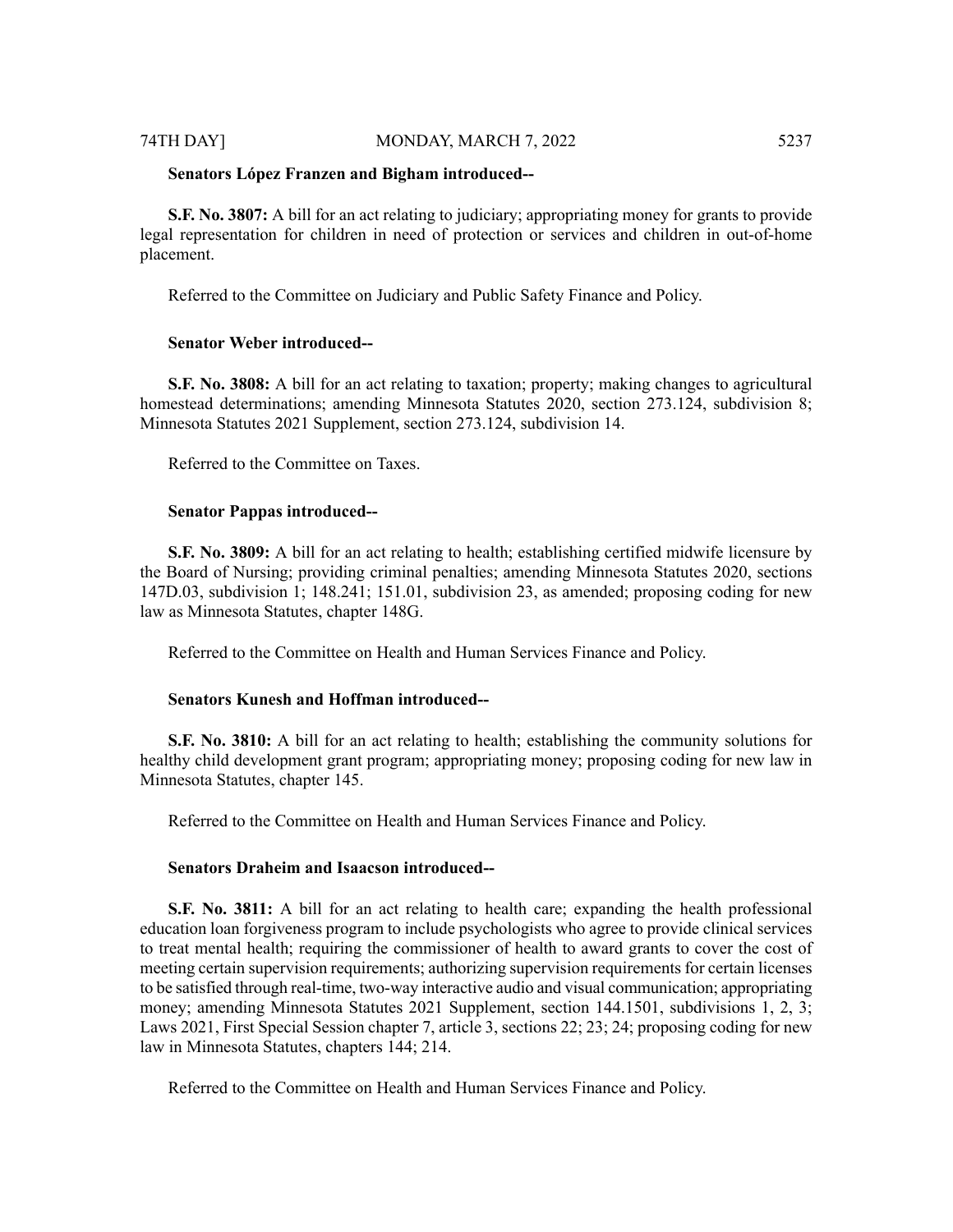#### **Senator Champion introduced--**

**S.F. No. 3812:** A bill for an act relating to economic development; appropriating money for a nationwide campaign to attract and retain workers in the state; requiring a report.

Referred to the Committee on Jobs and Economic Growth Finance and Policy.

# **MOTIONS AND RESOLUTIONS**

Senator Nelson moved that the name of Senator Housley be added as a co-author to S.F. No. 705. The motion prevailed.

Senator Dziedzic moved that the name of Senator Kunesh be added as a co-author to S.F. No. 772. The motion prevailed.

Senator Nelson moved that the name of Senator Newton be added as a co-author to S.F. No. 990. The motion prevailed.

Senator Mathews moved that the name of Senator Johnson Stewart be added as a co-author to S.F. No. 1025. The motion prevailed.

Senator Johnson moved that the name of Senator Duckworth be added as a co-author to S.F. No. 1131. The motion prevailed.

Senator Housley moved that the name of Senator Bigham be added as a co-author to S.F. No. 2304. The motion prevailed.

Senator Jasinski moved that the name of Senator Dibble be added as a co-author to S.F. No. 2622. The motion prevailed.

Senator Jasinski moved that the name of Senator Dibble be added as a co-author to S.F. No. 2624. The motion prevailed.

Senator Senjem moved that the name of Senator Dornink be added as a co-author to S.F. No. 2854. The motion prevailed.

Senator Tomassoni moved that the name of Senator Hoffman be added as a co-author to S.F. No. 2894. The motion prevailed.

Senator Housley moved that the names of Senators Pappas and Marty be added as co-authors to S.F. No. 2911. The motion prevailed.

Senator Mathews moved that the name of Senator Latz be added as a co-author to S.F. No. 2953. The motion prevailed.

Senator Latz moved that the name of Senator Mathews be added as a co-author to S.F. No. 3029. The motion prevailed.

Senator Abeler moved that the name of Senator Newton be added as a co-author to S.F. No. 3129. The motion prevailed.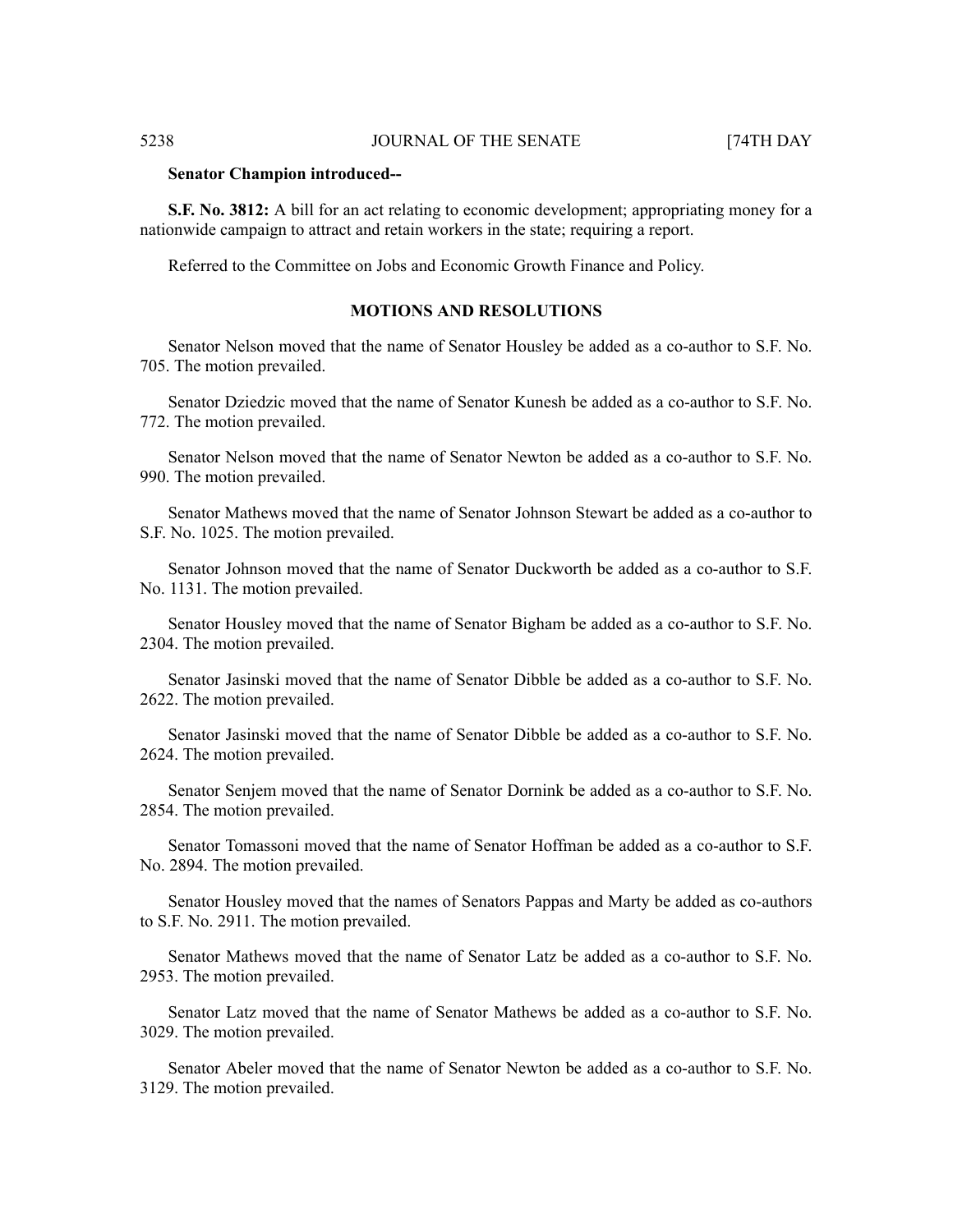Senator Senjem moved that the name of Senator Fateh be added as a co-author to S.F. No. 3140. The motion prevailed.

Senator Limmer moved that the name of Senator Eaton be added as a co-author to S.F. No. 3253. The motion prevailed.

Senator Koran moved that the name of Senator Bigham be added as a co-author to S.F. No. 3254. The motion prevailed.

Senator Housley moved that the name of Senator Putnam be added as a co-author to S.F. No. 3339. The motion prevailed.

Senator Housley moved that the names of Senators Duckworth and Wiger be added as co-authors to S.F. No. 3341. The motion prevailed.

Senator Latz moved that the name of Senator Johnson Stewart be added as a co-author to S.F. No. 3381. The motion prevailed.

Senator Ruud moved that the name of Senator Housley be added as a co-author to S.F. No. 3392. The motion prevailed.

Senator Senjem moved that the name of Senator Rest be added as a co-author to S.F. No. 3397. The motion prevailed.

Senator Klein moved that the name of Senator Kunesh be added as a co-author to S.F. No. 3500. The motion prevailed.

Senator Wiklund moved that the name of Senator Eaton be added as a co-author to S.F. No. 3505. The motion prevailed.

Senator Koran moved that the name of Senator Dibble be added as a co-author to S.F. No. 3551. The motion prevailed.

Senator Eaton moved that the name of Senator Marty be added as a co-author to S.F. No. 3569. The motion prevailed.

Senator Mathews moved that the name of Senator Bigham be added as a co-author to S.F. No. 3585. The motion prevailed.

Senator Nelson moved that the name of Senator Koran be added as a co-author to S.F. No. 3591. The motion prevailed.

Senator Housley moved that the names of Senators Duckworth and Jasinski be added as co-authors to S.F. No. 3609. The motion prevailed.

Senator Housley moved that the name of Senator Duckworth be added as a co-author to S.F. No. 3610. The motion prevailed.

Senator Champion moved that the name of Senator Rest be added as a co-author to S.F. No. 3639. The motion prevailed.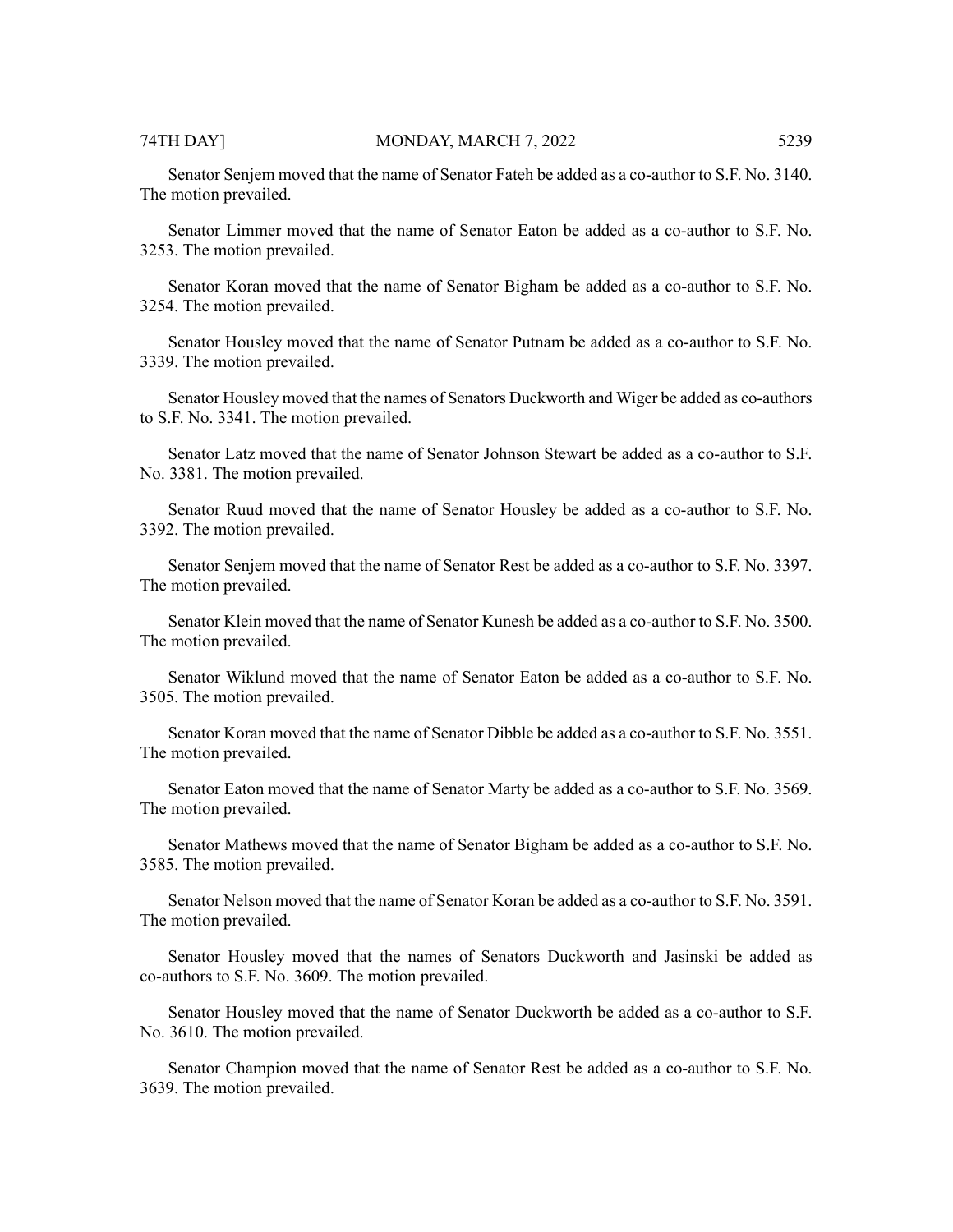Senator López Franzen moved that the names of Senators Dziedzic and Champion be added as co-authors to S.F. No. 3643. The motion prevailed.

Senator Kunesh moved that the names of Senators Torres Ray, Champion, and Hawj be added as co-authors to S.F. No. 3648. The motion prevailed.

Senator Senjem moved that the name of Senator Rest be added as a co-author to S.F. No. 3652. The motion prevailed.

Senator Benson moved that the name of Senator Rarick be added as a co-author to S.F. No. 3661. The motion prevailed.

Senator Koran moved that the name of Senator Mathews be added as a co-author to S.F. No. 3666. The motion prevailed.

Senator Cwodzinski moved that the names of Senators Pappas and Rest be added as co-authors to S.F. No. 3669. The motion prevailed.

Senator Draheim moved that the name of Senator Housley be added as a co-author to S.F. No. 3677. The motion prevailed.

Senator Koran moved that the name of Senator Rarick be added as a co-author to S.F. No. 3685. The motion prevailed.

Senator Tomassoni moved that the name of Senator Bakk be added as a co-author to S.F. No. 3718. The motion prevailed.

# **SPECIAL ORDERS**

Pursuant to Rule 26, Senator Miller, Chair of the Committee on Rules and Administration, designated the following bills a Special Orders Calendar to be heard immediately:

H.F. Nos. 2454, 2841, and S.F. No. 2302.

#### **SPECIAL ORDER**

**H.F. No. 2454:** A bill for an act relating to local government; permitting the city of Mora to increase the membership of its Public Utilities Commission.

H.F. No. 2454 was read the third time and placed on its final passage.

The question was taken on the passage of the bill.

The roll was called, and there were yeas 65 and nays 0, as follows:

Clausen Coleman

Dahms

Those who voted in the affirmative were:

| Abeler        |
|---------------|
| Anderson      |
| <b>Bakk</b>   |
| <b>Benson</b> |

Bigham Carlson Chamberlain Champion

Cwodzinski

Dibble Dornink Draheim Duckworth Eaton Eichorn Eken Fateh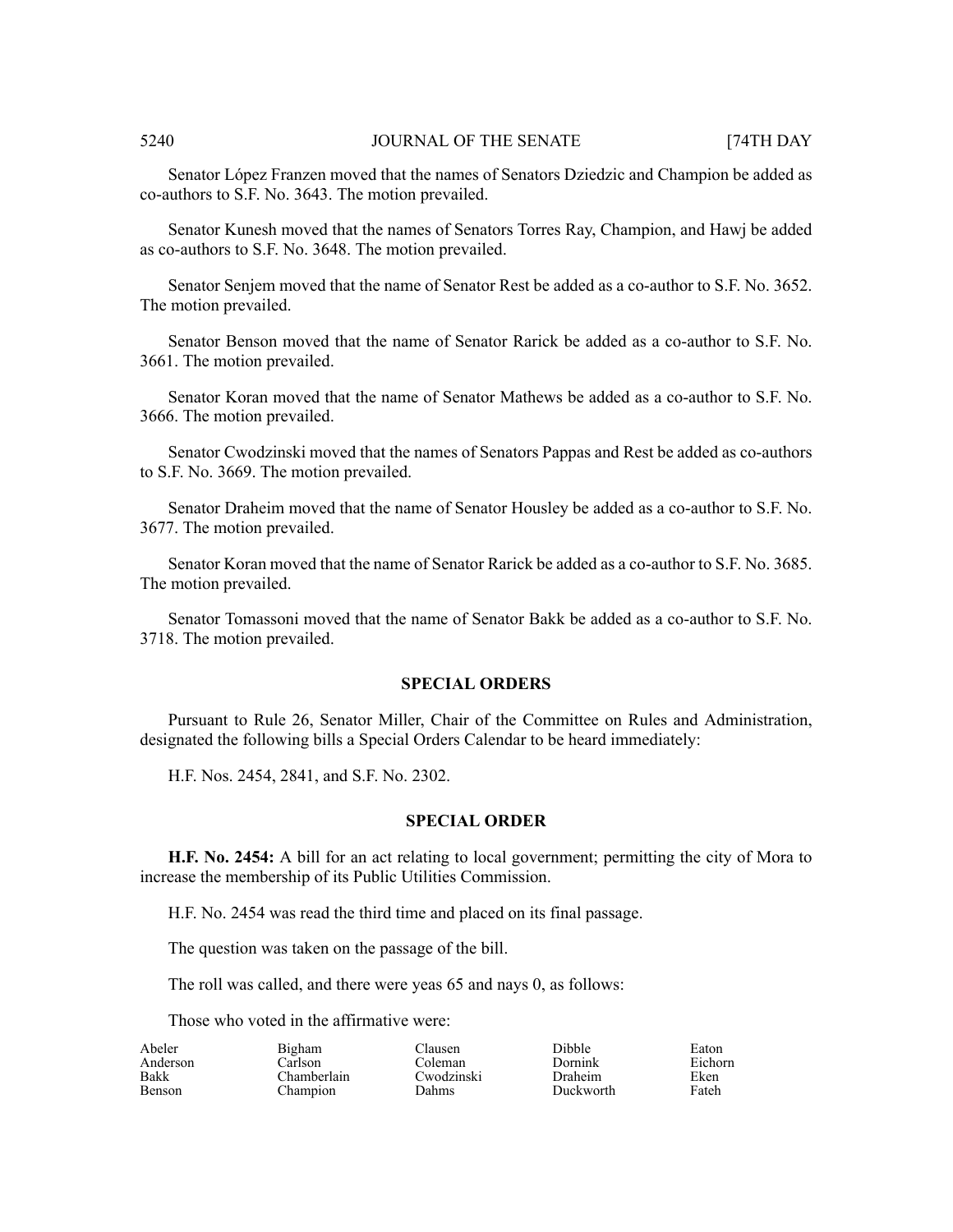# 74TH DAY] MONDAY, MARCH 7, 2022 5241

| Frentz       | Jasinski        | Latz          | Newman | Rosen      |
|--------------|-----------------|---------------|--------|------------|
| Gazelka      | Johnson         | Limmer        | Newton | Ruud       |
| Goggin       | Johnson Stewart | López Franzen | Osmek  | Senjem     |
| Hawj         | Kent            | Marty         | Pappas | Tomassoni  |
| Hoffman      | Kiffmeyer       | Mathews       | Port   | Torres Ray |
| Housley      | Klein           | McEwen        | Pratt  | Utke       |
| Howe         | Koran           | Miller        | Putnam | Weber      |
| Ingebrigtsen | Kunesh          | Murphy        | Rarick | Wiger      |
| Isaacson     | Lang            | Nelson        | Rest   | Wiklund    |

Pursuant to Rule 40, Senator Johnson cast the affirmative vote on behalf of the following Senators: Draheim, Lang, and Tomassoni.

Pursuant to Rule 40, Senator Frentz cast the affirmative vote on behalf of the following Senators: Fateh and Isaacson.

So the bill passed and its title was agreed to.

#### **SPECIAL ORDER**

**H.F. No. 2841:** A bill for an act relating to real property; making technical, clarifying, and conforming changes to title provisions; amending Minnesota Statutes 2020, sections 508.08, subdivision 2; 508.11; 508.13; 508.671, subdivision 1; 508A.06; 508A.10; 508A.11, subdivisions 2, 3; 508A.13, subdivision 1; 508A.22.

H.F. No. 2841 was read the third time and placed on its final passage.

The question was taken on the passage of the bill.

The roll was called, and there were yeas 67 and nays 0, as follows:

Those who voted in the affirmative were:

| Abeler      | Draheim   | Ingebrigtsen    | Marty   | Rest       |
|-------------|-----------|-----------------|---------|------------|
| Anderson    | Duckworth | Isaacson        | Mathews | Rosen      |
| Bakk        | Dziedzic  | Jasinski        | McEwen  | Ruud       |
| Benson      | Eaton     | Johnson         | Miller  | Senjem     |
| Bigham      | Eichorn   | Johnson Stewart | Murphy  | Tomassoni  |
| Carlson     | Eken      | Kent            | Nelson  | Torres Ray |
| Chamberlain | Fateh     | Kiffmeyer       | Newman  | Utke       |
| Champion    | Frentz    | Klein           | Newton  | Weber      |
| Clausen     | Gazelka   | Koran           | Osmek   | Westrom    |
| Coleman     | Goggin    | Kunesh          | Pappas  | Wiger      |
| Cwodzinski  | Hawj      | Lang            | Port    | Wiklund    |
| Dahms       | Hoffman   | Latz            | Pratt   |            |
| Dibble      | Housley   | Limmer          | Putnam  |            |
| Dornink     | Howe      | López Franzen   | Rarick  |            |

Pursuant to Rule 40, Senator Utke cast the affirmative vote on behalf of the following Senators: Draheim, Lang, and Tomassoni.

Pursuant to Rule 40, Senator Frentz cast the affirmative vote on behalf of the following Senators: Fateh and Isaacson.

So the bill passed and its title was agreed to.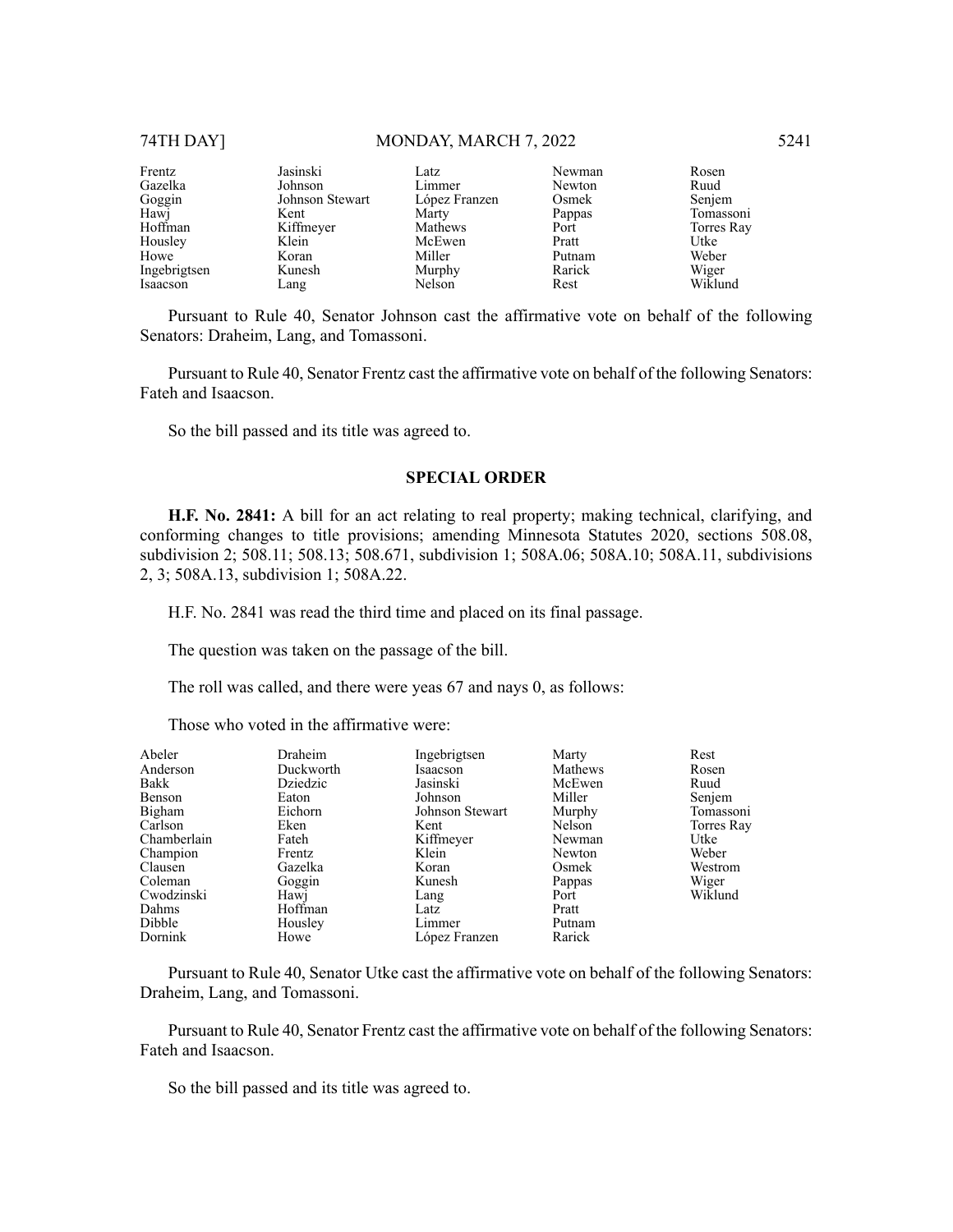### **SPECIAL ORDER**

**S.F. No. 2302:** A bill for an act relating to health occupations; creating a Nurse Licensure Compact; appropriating money; proposing coding for new law in Minnesota Statutes, chapter 148.

Senator Bigham moved that S.F. No. 2302 be re-referred to the Committee on Civil Law and Data Practices Policy.

The question was taken on the adoption of the motion.

The roll was called, and there were yeas 31 and nays 36, as follows:

Those who voted in the affirmative were:

| Abeler     | Dziedzic | Johnson Stewart | McEwen | Torres Ray |
|------------|----------|-----------------|--------|------------|
| Bigham     | Eaton    | Kent            | Murphy | Wiger      |
| Carlson    | Fateh    | Klein           | Newton | Wiklund    |
| Champion   | Frentz   | Kunesh          | Pappas |            |
| Clausen    | Hawj     | Latz            | Port   |            |
| Cwodzinski | Hoffman  | López Franzen   | Putnam |            |
| Dibble     | Isaacson | Marty           | Rest   |            |

Pursuant to Rule 40, Senator Frentz cast the affirmative vote on behalf of the following Senators: Fateh and Isaacson.

Those who voted in the negative were:

| Anderson    | Duckworth    | Jasinski  | Nelson | Tomassoni |
|-------------|--------------|-----------|--------|-----------|
| Bakk        | Eichorn      | Johnson   | Newman | Utke      |
| Benson      | Eken         | Kiffmeyer | Osmek  | Weber     |
| Chamberlain | Gazelka      | Koran     | Pratt  | Westrom   |
| Coleman     | Goggin       | Lang      | Rarick |           |
| Dahms       | Housley      | Limmer    | Rosen  |           |
| Dornink     | Howe         | Mathews   | Ruud   |           |
| Draheim     | Ingebrigtsen | Miller    | Senjem |           |

Pursuant to Rule 40, Senator Johnson cast the negative vote on behalf of the following Senators: Draheim, Lang, and Tomassoni.

The motion did not prevail.

S.F. No. 2302 was read the third time and placed on its final passage.

The question was taken on the passage of the bill.

The roll was called, and there were yeas 35 and nays 32, as follows:

Those who voted in the affirmative were:

| Anderson    | Draheim   | Howe         | Limmer  | Rarick  |
|-------------|-----------|--------------|---------|---------|
| Bakk        | Duckworth | Ingebrigtsen | Mathews | Rosen   |
| Benson      | Eichorn   | Jasinski     | Miller  | Ruud    |
| Chamberlain | Eken      | Johnson      | Nelson  | Senjem  |
| Coleman     | Gazelka   | Klein        | Newman  | Utke    |
| Dahms       | Goggin    | Koran        | Osmek   | Weber   |
| Dornink     | Housley   | Lang         | Pratt   | Westrom |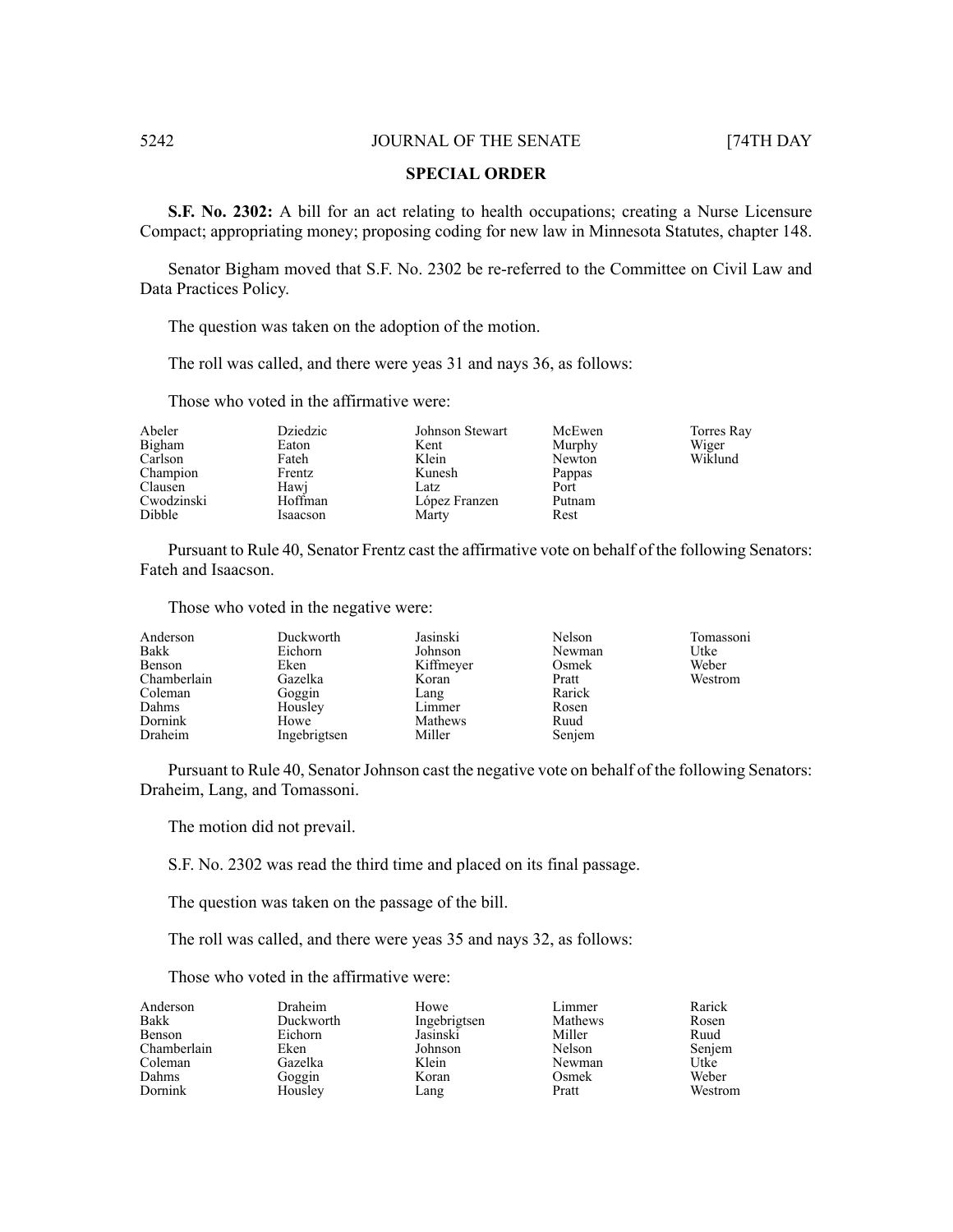Pursuant to Rule 40, Senator Johnson cast the affirmative vote on behalf of the following Senators: Draheim and Lang.

Those who voted in the negative were:

| Abeler     | Dziedzic | Johnson Stewart | McEwen | Tomassoni  |
|------------|----------|-----------------|--------|------------|
| Bigham     | Eaton    | Kent            | Murphy | Torres Ray |
| Carlson    | Fateh    | Kiffmeyer       | Newton | Wiger      |
| Champion   | Frentz   | Kunesh          | Pappas | Wiklund    |
| Clausen    | Hawj     | Latz            | Port   |            |
| Cwodzinski | Hoffman  | López Franzen   | Putnam |            |
| Dibble     | Isaacson | Marty           | Rest   |            |

Pursuant to Rule 40, Senator Johnson cast the negative vote on behalf of the following Senator: Tomassoni.

Pursuant to Rule 40, Senator Frentz cast the negative vote on behalf of the following Senator: Fateh.

So the bill passed and its title was agreed to.

# **MOTIONS AND RESOLUTIONS - CONTINUED**

Senator Westrom moved that S.F. No. 3617 be withdrawn from the Committee on Jobs and Economic Growth Finance and Policy and re-referred to the Committee on Agriculture and Rural Development Finance and Policy. The motion prevailed.

# **MEMBERS EXCUSED**

Senators Dziedzic and Westrom were excused from the Session of today from 11:00 to 11:20 a.m.

# **ADJOURNMENT**

Senator Miller moved that the Senate do now adjourn until 12:15 p.m., Wednesday, March 9, 2022. The motion prevailed.

Cal R. Ludeman, Secretary of the Senate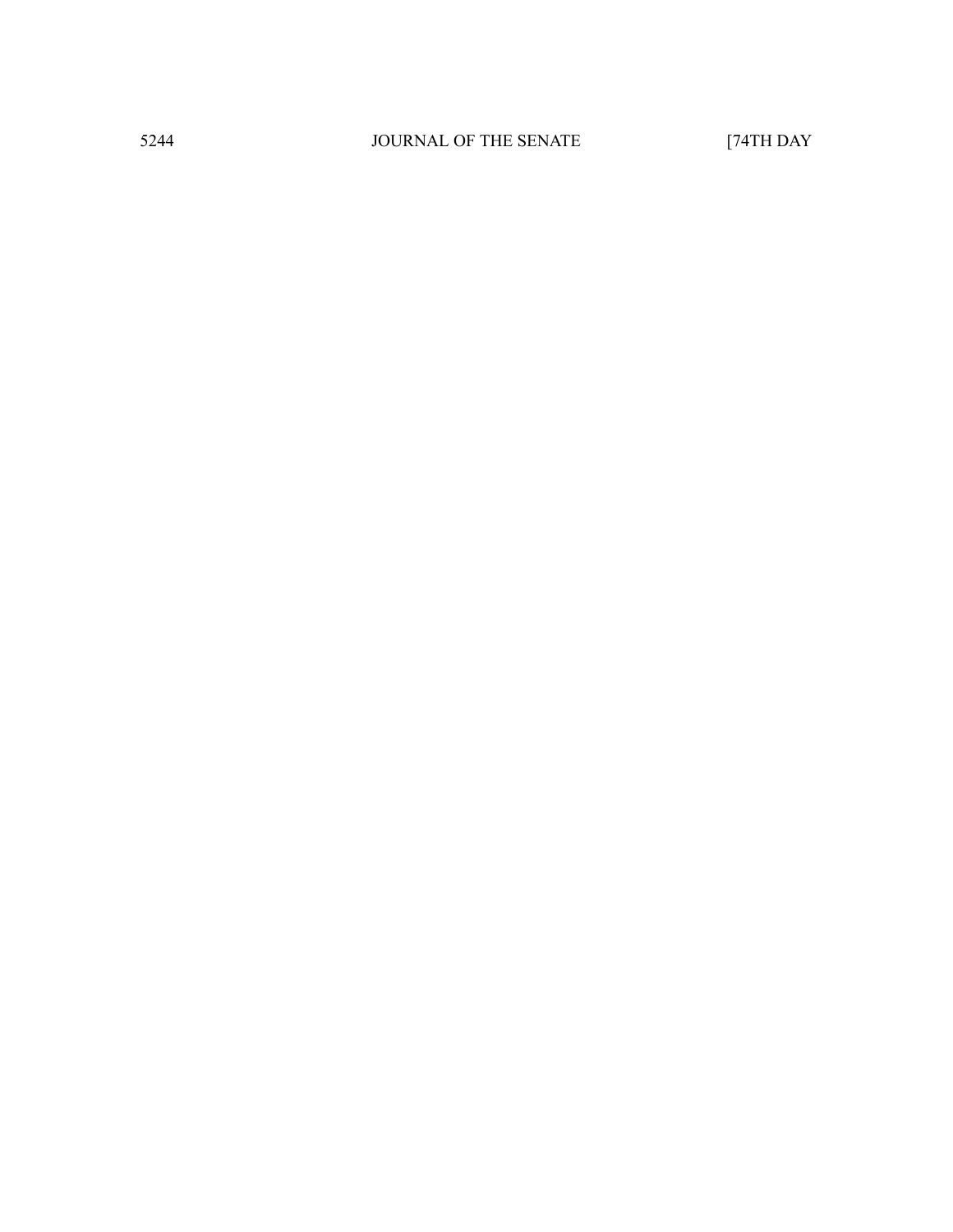# **INDEX TO DAILY JOURNAL**

# **Monday, March 7, 2022**

# **EXECUTIVE AND OFFICIAL COMMUNICATIONS**

#### Pages 5211 to 5212

# **MESSAGES FROM THE HOUSE AND FIRST READING OF HOUSE FILES**

| S.F. | Message | H.F. | Message | 1st<br>Reading |
|------|---------|------|---------|----------------|
| Nos. | Page    | Nos. | Page    | Page           |
|      |         |      |         | 5212           |
|      |         |      |         | 5212           |
|      |         |      |         | 5212           |

#### **REPORTS OF COMMITTEES**

| S.F. Nos.   | Page        | H.F. Nos. | Page |
|-------------|-------------|-----------|------|
|             | 12525220    |           |      |
| $2635$ 5220 |             |           |      |
| $2676$ 5222 |             |           |      |
| $2854$ 5218 |             |           |      |
|             |             |           |      |
| $3229$ 5220 |             |           |      |
| $3341$ 5220 |             |           |      |
| $3380$ 5219 |             |           |      |
|             | $3392$ 5213 |           |      |

 . . . . . . . . . . . . 5221 . . . . . . . . . . . . 5218 . . . . . . . . . . . . 5218 . . . . . . . . . . . . 5222 . . . . . . . . . . . . 5223 . . . . . . . . . . . . 5223

|  | <b>SECOND READINGS</b> |
|--|------------------------|
|--|------------------------|

| S.F. Nos. | Page        | H.F. Nos. | Page |
|-----------|-------------|-----------|------|
|           | $1252$ 5223 |           |      |
|           | $2635$ 5223 |           |      |
|           | $2676$ 5223 |           |      |
|           | $2854$ 5223 |           |      |
|           | $3409$ 5223 |           |      |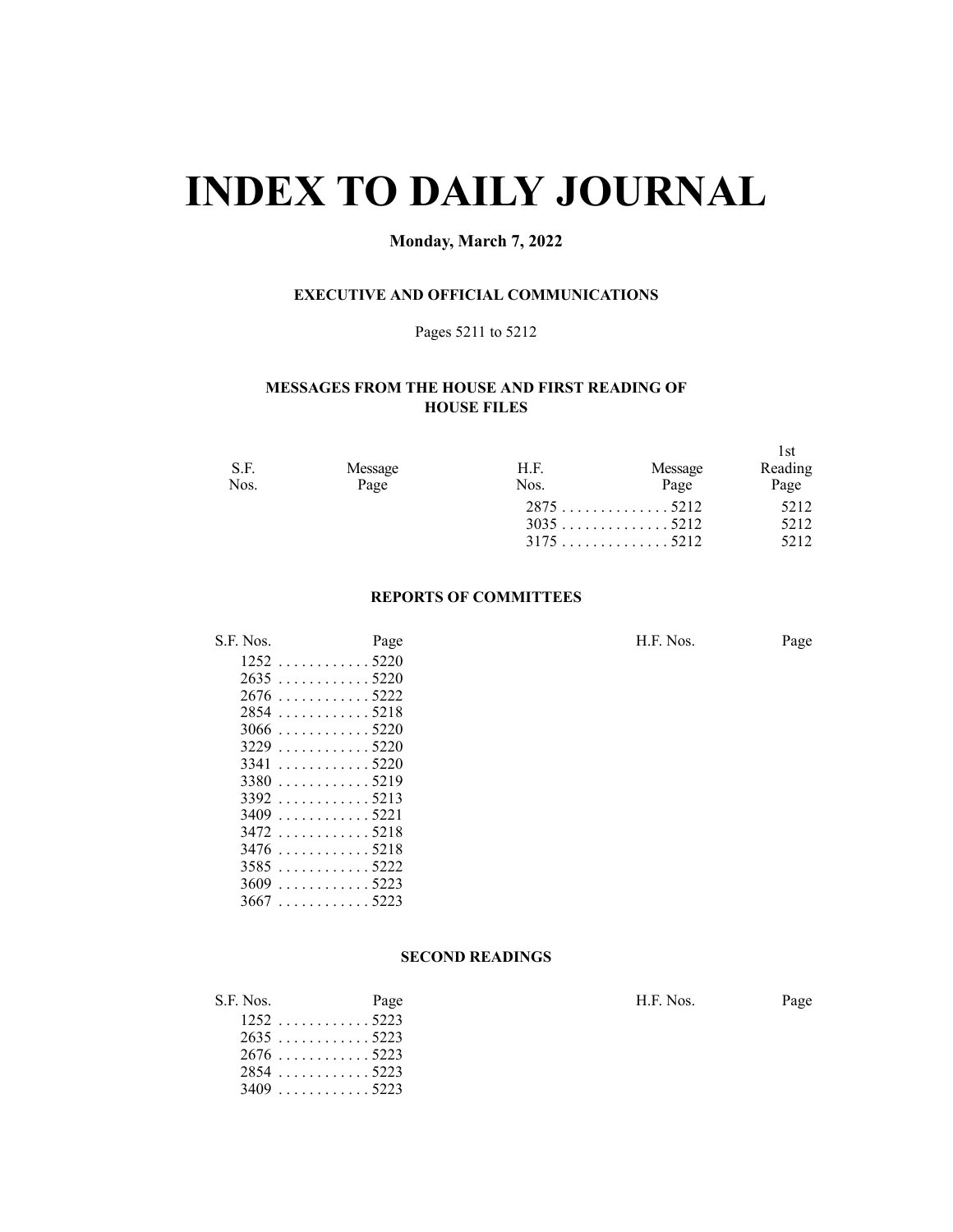. . . . . . . . . . . . 5223

#### **INTRODUCTION AND FIRST READING OF SENATE BILLS**

S.F Nos. 3729 to 3812 . . . . . . . . . . . . . . . . . Pages 5223 to 5238

#### **MOTIONS AND RESOLUTIONS**

S.F. Nos. Page H.F. Nos. Page . . . . . . . . . . . . 5238 . . . . . . . . . . . . 5238 . . . . . . . . . . . . 5238 . . . . . . . . . . . . 5238 . . . . . . . . . . . . 5238 . . . . . . . . . . . . 5242 . . . . . . . . . . . . 5238 . . . . . . . . . . . . 5238 . . . . . . . . . . . . 5238 . . . . . . . . . . . . 5238 . . . . . . . . . . . . 5238 . . . . . . . . . . . . 5238 . . . . . . . . . . . . 5238 . . . . . . . . . . . . 5238 . . . . . . . . . . . . 5238 . . . . . . . . . . . . 5239 . . . . . . . . . . . . 5239 . . . . . . . . . . . . 5239 . . . . . . . . . . . . 5239 . . . . . . . . . . . . 5239 . . . . . . . . . . . . 5239 . . . . . . . . . . . . 5239 . . . . . . . . . . . . 5239 . . . . . . . . . . . . 5239 . . . . . . . . . . . . 5239 . . . . . . . . . . . . 5239 . . . . . . . . . . . . 5239 . . . . . . . . . . . . 5239 . . . . . . . . . . . . 5239 . . . . . . . . . . . . 5239 . . . . . . . . . . . . 5239 . . . . . . . . . . . . 5243 . . . . . . . . . . . . 5239 . . . . . . . . . . . . 5240 . . . . . . . . . . . . 5240 . . . . . . . . . . . . 5240 . . . . . . . . . . . . 5240 . . . . . . . . . . . . 5240 . . . . . . . . . . . . 5240 . . . . . . . . . . . . 5240 . . . . . . . . . . . . 5240 . . . . . . . . . . . . 5240